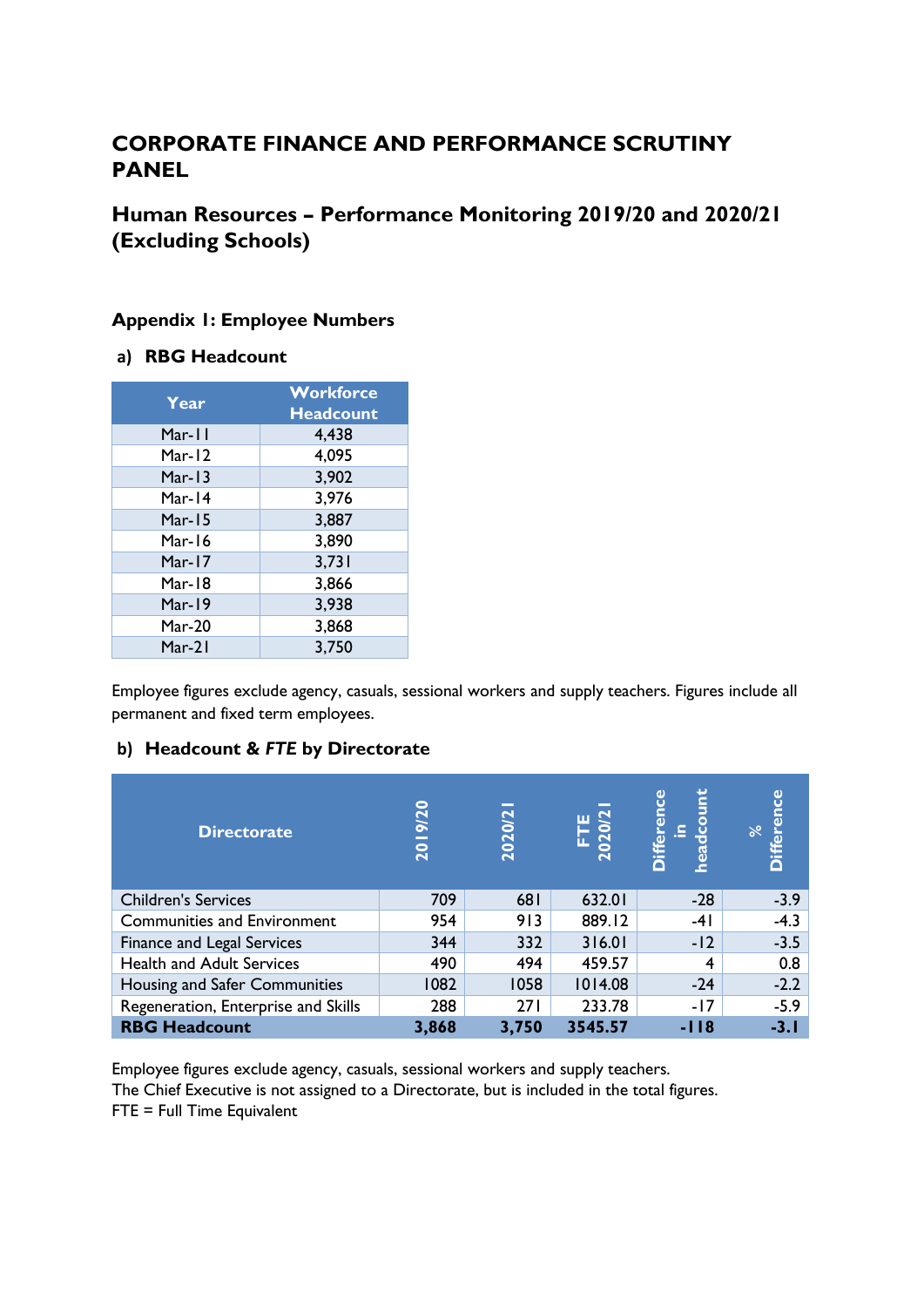

# **c) London Councils Headcount 2020/21**

### **Appendix 2: Recruitment**

**a) Number of new starters by ethnicity (aggregated) & directorate 2019/20 and 2020/21**



**i) 2019/20**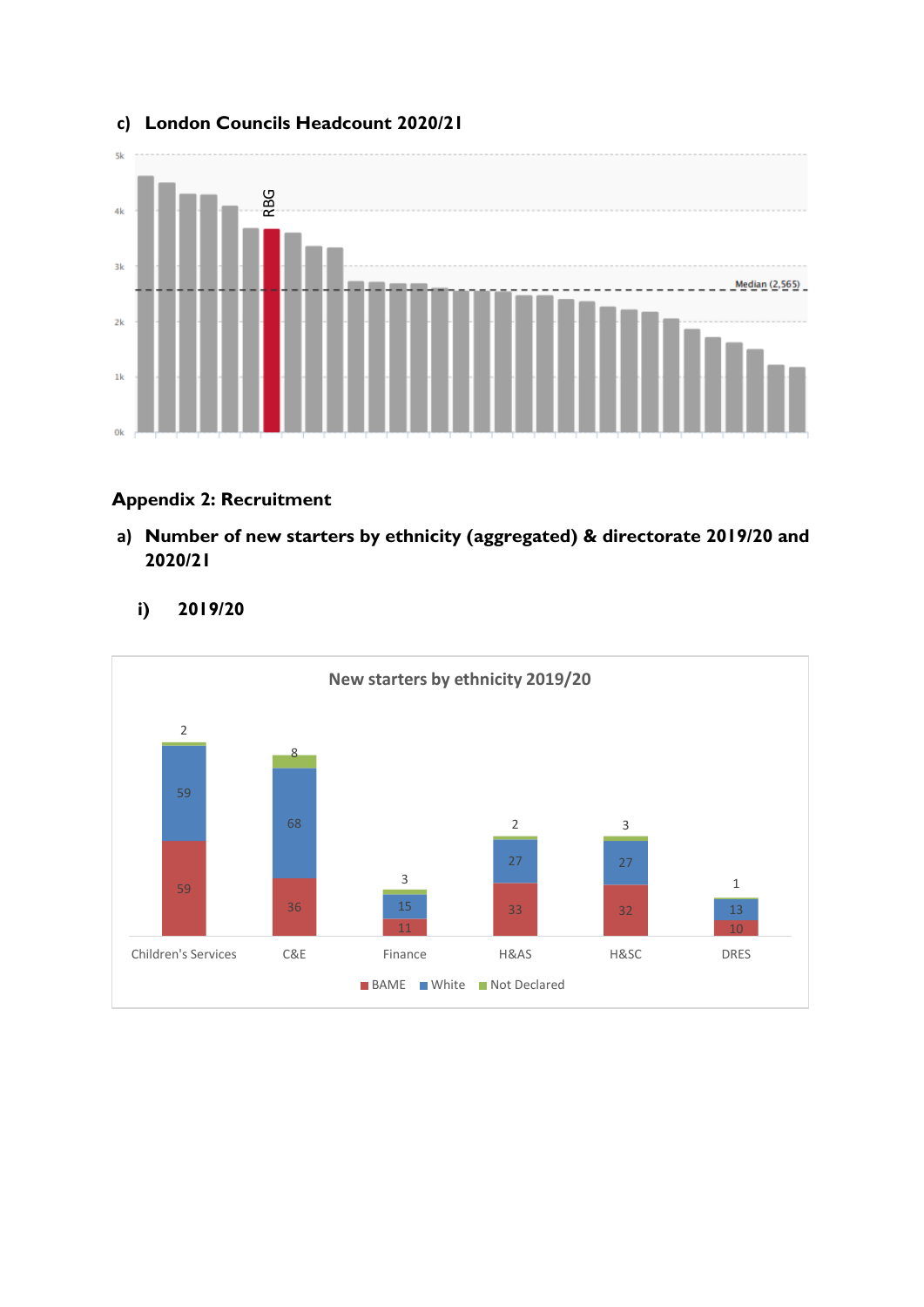#### **ii) 2020/21**



### **Appendix 3: Turnover & Retention**

- **a) Leavers by Broad Ethnic Origin & Directorate**
	- **i) 2019/20**

| <b>Directorate</b>                 | sian<br>э | <b>Black</b> | <b>fixed</b> | $\frac{5}{2}$<br>$\frac{a}{a}$ | <b>Other</b> | <b>Vhite</b> | $\bar{\mathbf{z}}$<br>ത് | <b>Lotal</b> |
|------------------------------------|-----------|--------------|--------------|--------------------------------|--------------|--------------|--------------------------|--------------|
| <b>Children's Services</b>         | 8         | 30           | 4            |                                |              | 53           | 43                       | 99           |
| <b>Communities and Environment</b> | ∍         | 14           |              | 5                              |              | 76           | 24                       | 105          |
| <b>Finance and Legal Services</b>  |           | 6            |              |                                |              | 14           | 8                        | 23           |
| <b>Health and Adult Services</b>   | ົາ        | 10           | ٦            |                                |              | 24           | 15                       | 39           |
| Housing and Safer Communities      | 5         | 21           | C.           |                                |              | 45           | 29                       | 75           |
| Regeneration Enterprise and Skills |           | 24           |              |                                |              | 45           | 35                       | 83           |
| <b>RBG Total</b>                   | 25        | 105          | 20           | 3.                             |              | 257          | 54                       | 424          |

### **ii) 2020/21**

| <b>Directorate</b>                 | siar<br>×. | Black | <b>1ixed</b> | <b>787</b><br>$\tilde{\mathbf{g}}$ | <b>Dther</b> | <b>Thite</b> | ш<br>m | $\overline{\text{at}}$ |
|------------------------------------|------------|-------|--------------|------------------------------------|--------------|--------------|--------|------------------------|
| <b>Children's Services</b>         | 6          | 20    |              |                                    |              | 42           | 29     |                        |
| <b>Communities and Environment</b> |            | 14    | ∍            |                                    |              | 62           | 23     | 85                     |
| <b>Finance and Legal Services</b>  |            | 4     |              |                                    |              | 18           | 6      | 26                     |
| <b>Health and Adult Services</b>   |            | 10    |              |                                    |              | 3            | 12     | 25                     |
| Housing and Safer Communities      | 3          | 15    | ົາ           | ◠                                  |              | 52           | 20     | 74                     |

<sup>1</sup> Black, Asian and Minority Ethnic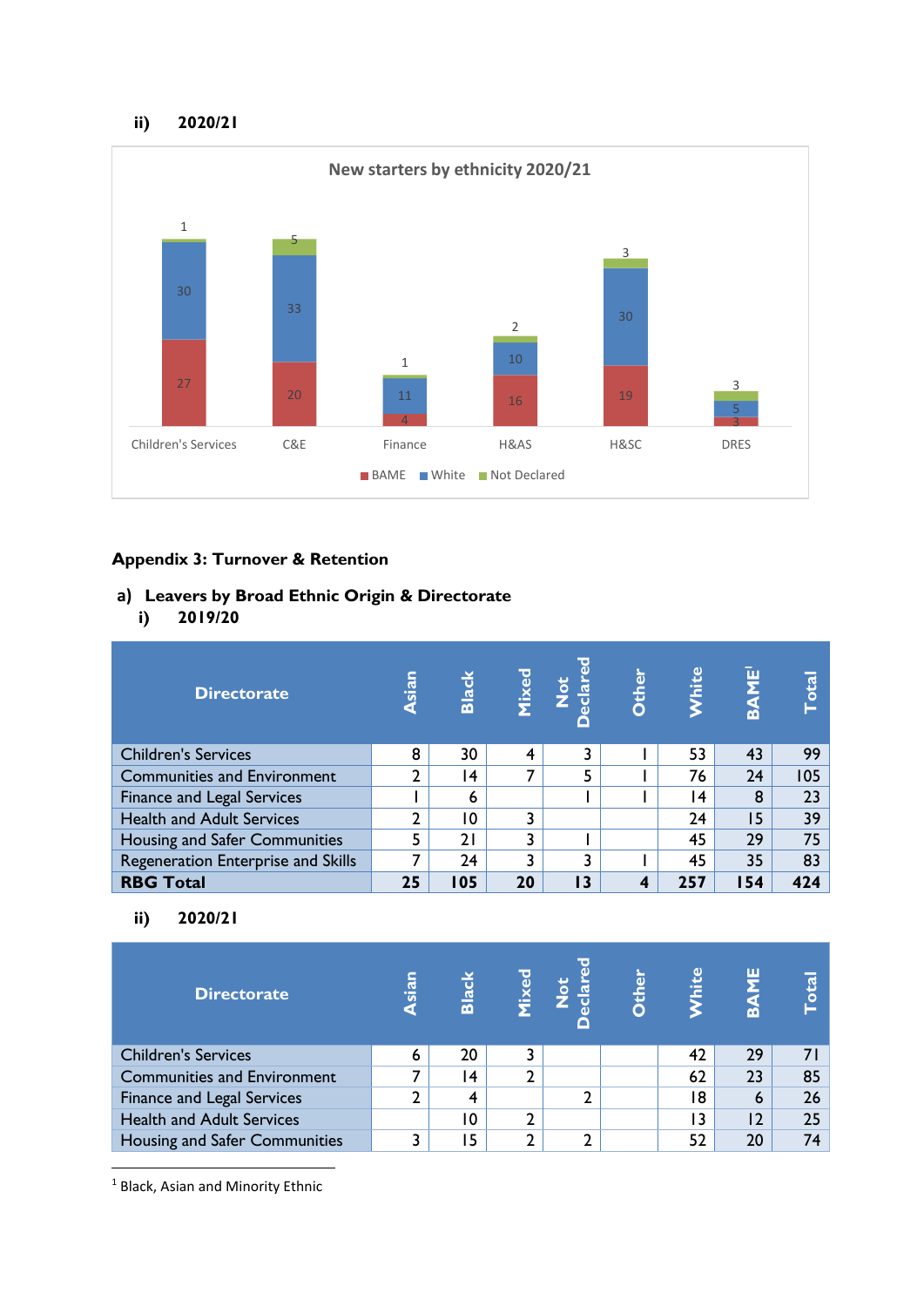| <b>Regeneration Enterprise and Skills</b> |  |  |  |    |  |
|-------------------------------------------|--|--|--|----|--|
| ั∩f:ว                                     |  |  |  | 96 |  |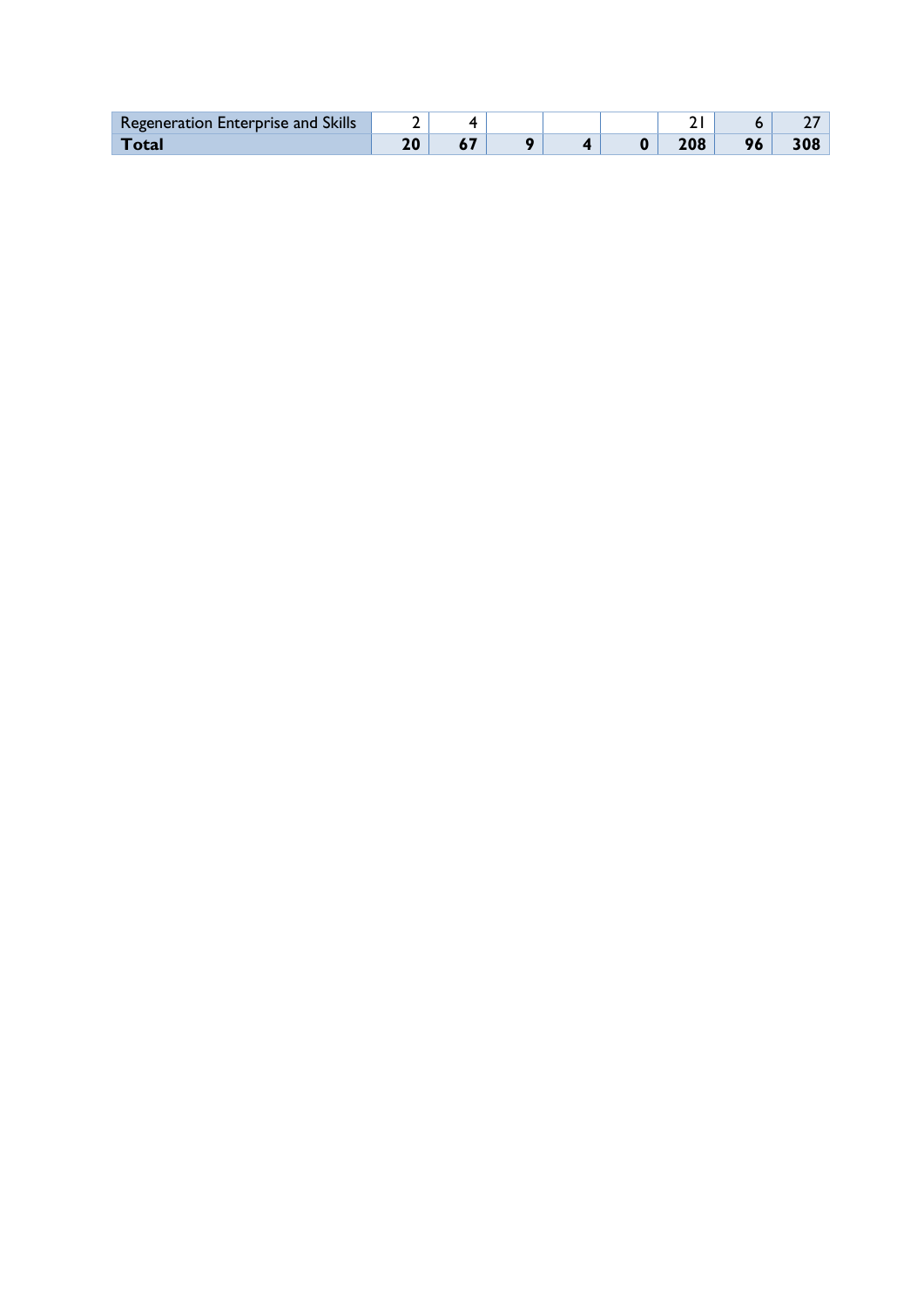### **b) Leavers by Directorate**

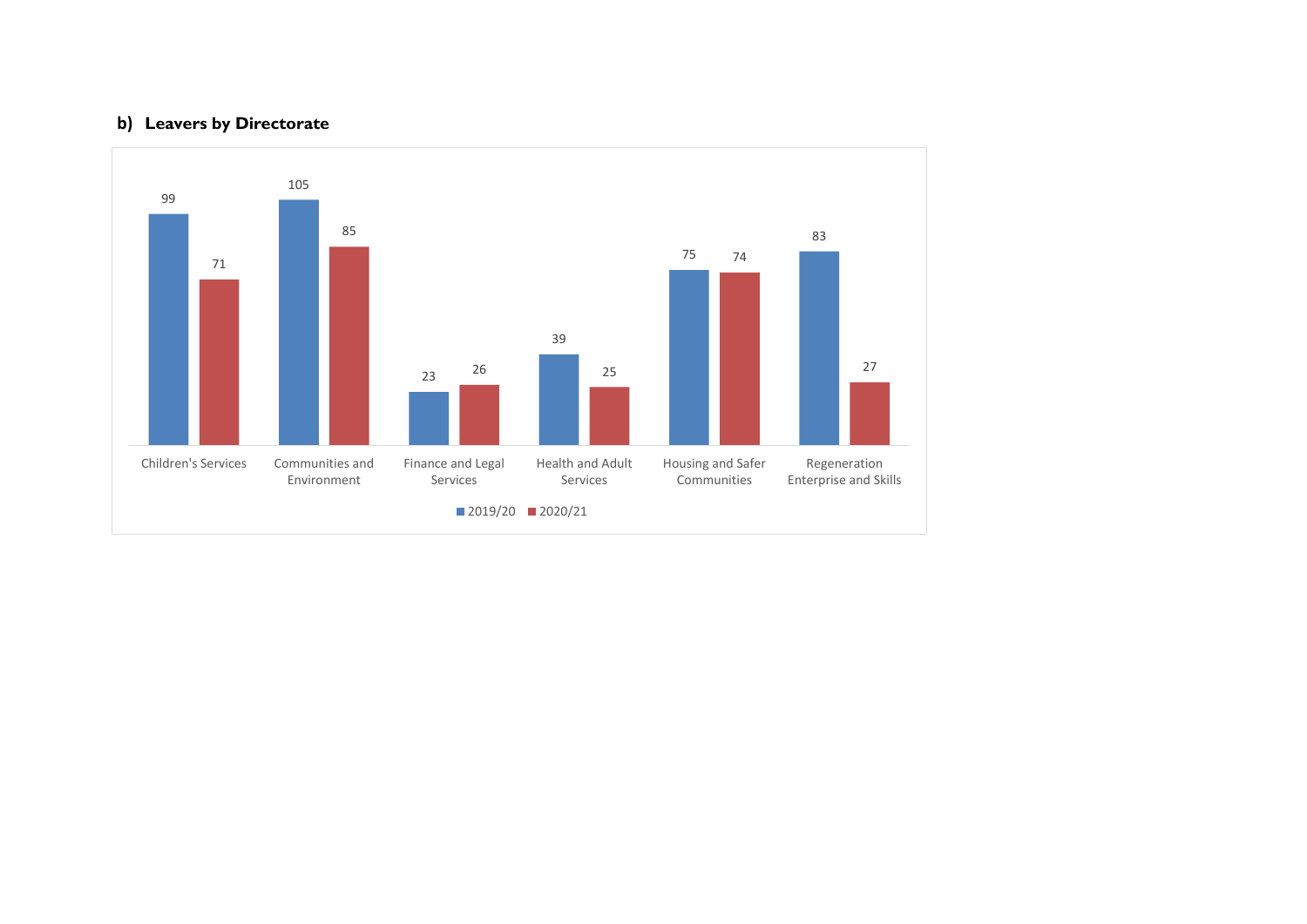#### **c) Turnover Rate by Directorate**

#### **i) 2019/20**

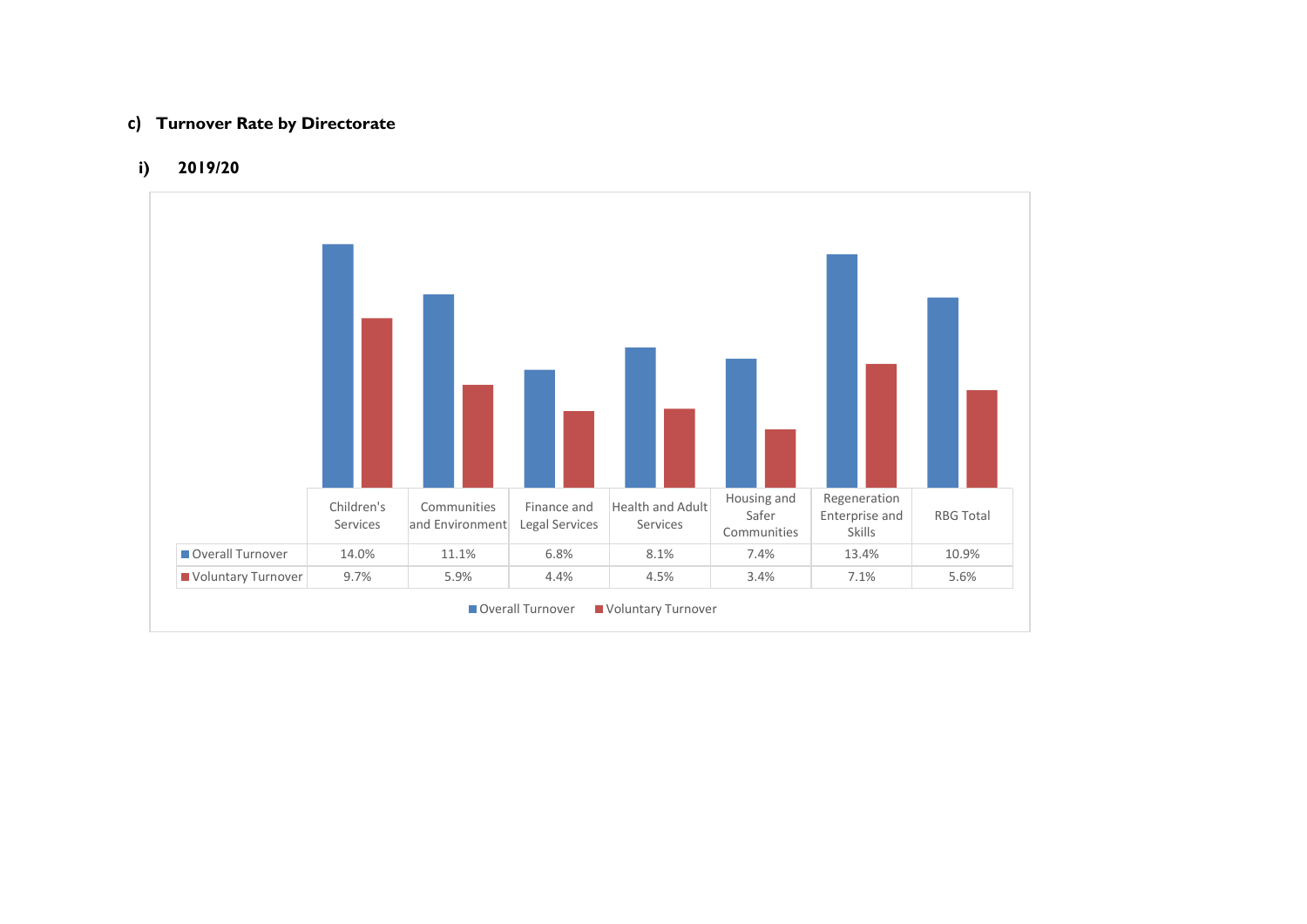**ii) 2020/21**

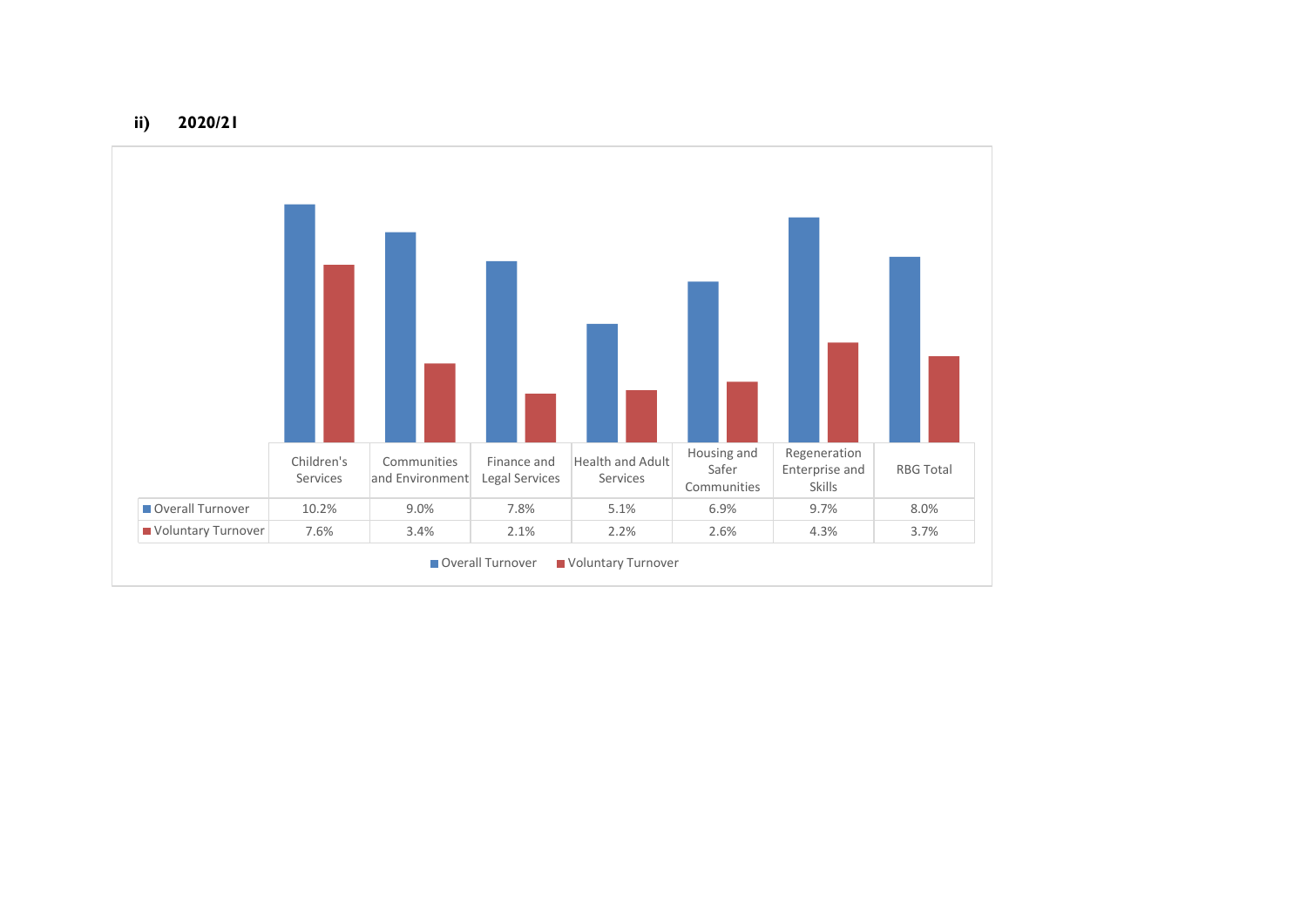# **d) Average Length of Service (in years)**





### **ii) 2020/21**

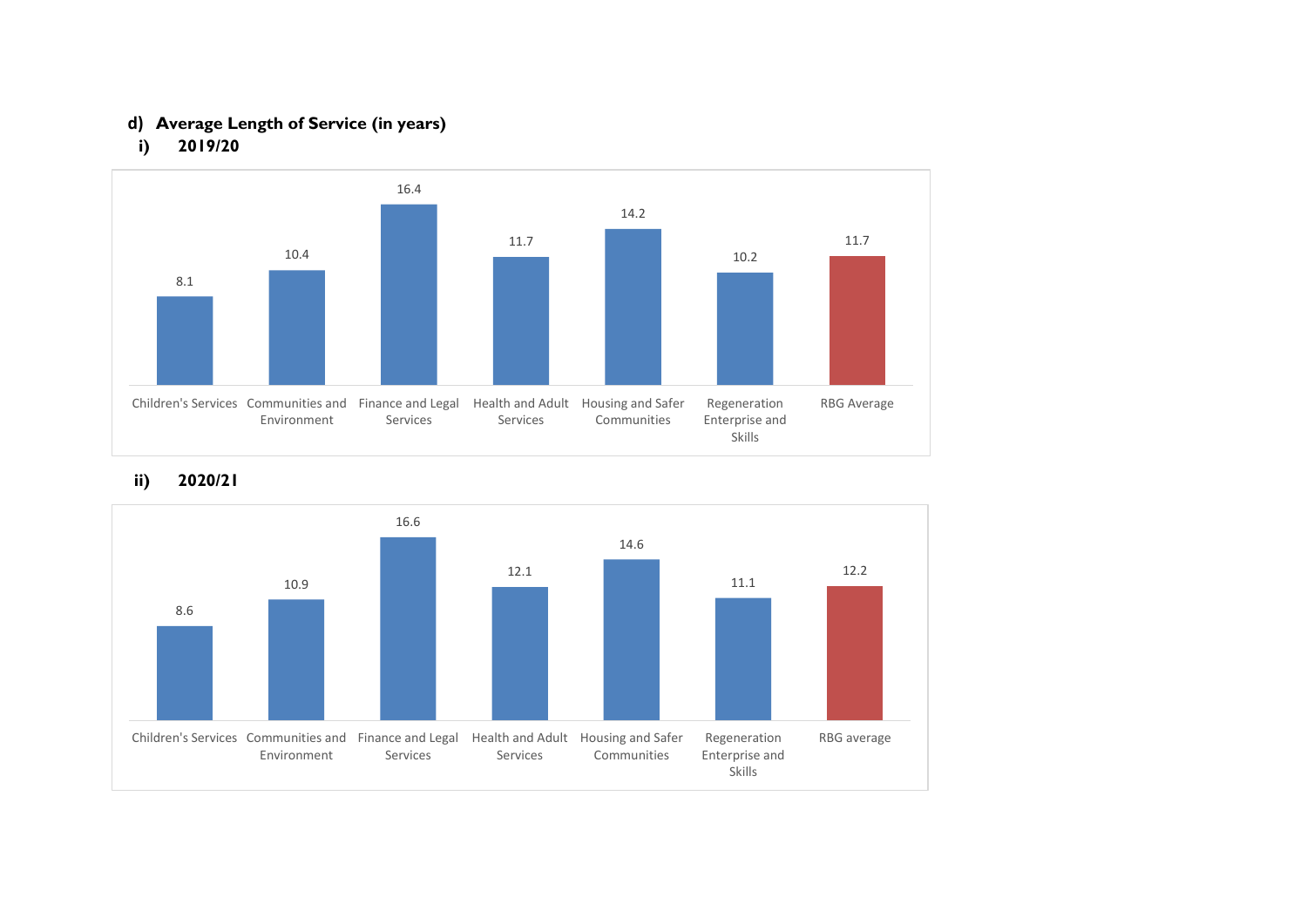### **Appendix 4: Agency Staff**

### **a) Agency Headcount by Directorate**

|                                     |                                  | <b>Number</b>            |             | <b>Difference</b>                                   |                                         | % Change                                  |                      |
|-------------------------------------|----------------------------------|--------------------------|-------------|-----------------------------------------------------|-----------------------------------------|-------------------------------------------|----------------------|
| <b>Directorate</b>                  | $\bullet$<br>$\frac{2}{3}$<br>20 | 19/20<br>$\overline{20}$ | -<br>2020/2 | $\overline{20}$<br>$\mathbf{S}$<br>$\bullet$<br>Mar | $\mathbf{\mathbf{C}}$<br>ខ<br>20<br>Mar | <b>20</b><br><b>S</b><br>$\bullet$<br>Mar | 2.<br>S<br>20<br>Mar |
| <b>Children's Services</b>          | 47                               | 36                       | 31          | -11                                                 | $-5$                                    | $-23.4%$                                  | $-13.9%$             |
| <b>Communities and Environment</b>  | 2                                | 23                       | 31          | Н                                                   | 8                                       | 91.7%                                     | 34.8%                |
| Finance and Legal Services          | 44                               | 34                       | 25          | $-10$                                               | -9                                      | $-22.7%$                                  | $-26.5%$             |
| <b>Health and Adult Services</b>    | 56                               | 32                       | 52          | $-24$                                               | 20                                      | $-42.9%$                                  | 62.5%                |
| Housing and Safer Communities       | 80                               | 45                       | 9           | $-35$                                               | $-26$                                   | $-43.8%$                                  | $-57.8%$             |
| Regeneration, Enterprise and Skills | 64                               | 55                       | 60          | -9                                                  | 5                                       | $-14.1%$                                  | 9.1%                 |
| <b>Total</b>                        | 303                              | 225                      | 218         | $-78$                                               | $-7$                                    | $-25.7%$                                  | $-3.1%$              |

### **b) Agency Headcount (time series)**

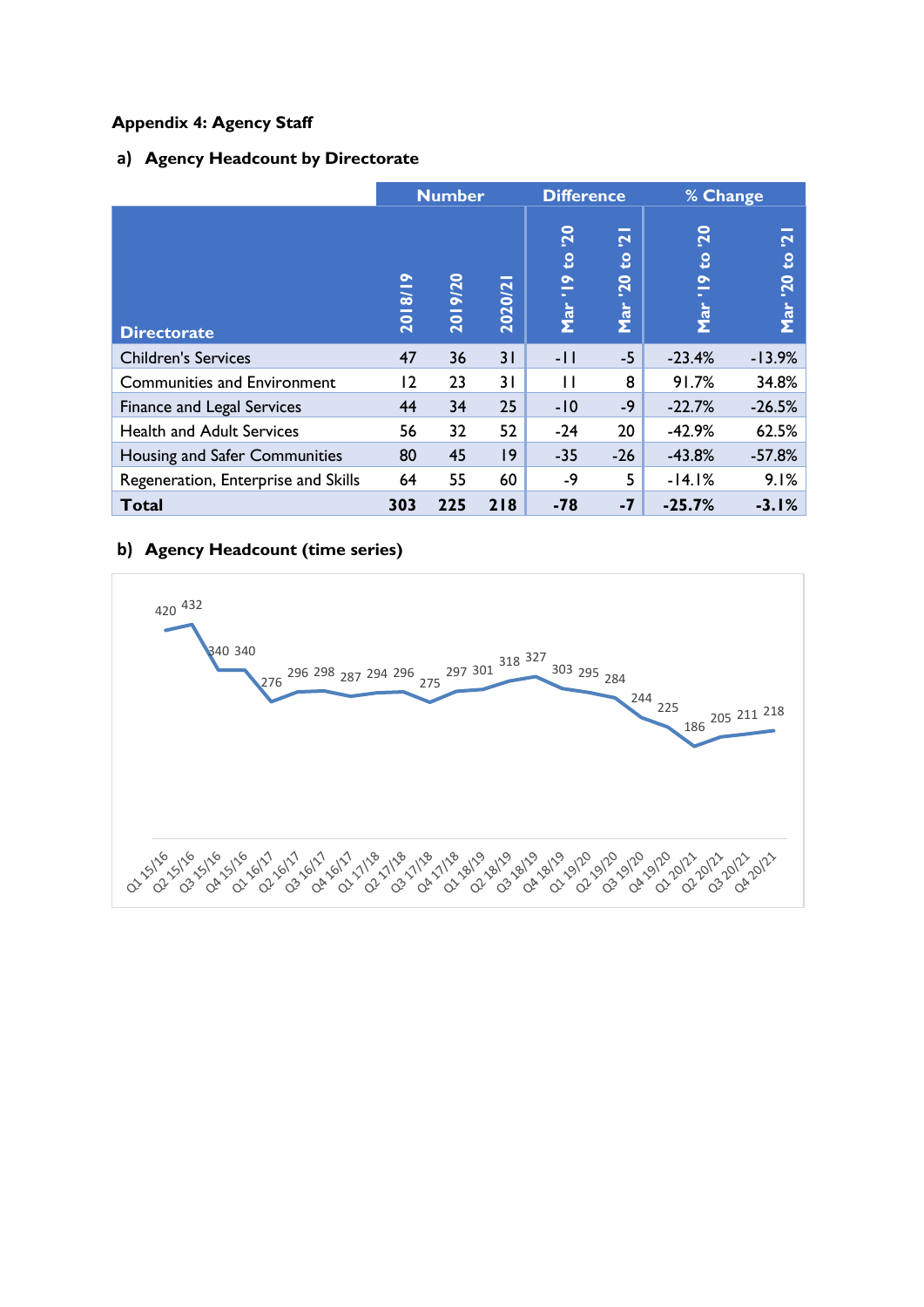### **c) Agency Net Spend (time series)**



# **d) Agency Headcount by Assignment Job Type**

|                                          | <b>March 2019/20</b> |       | <b>March 2020/21</b> |       |
|------------------------------------------|----------------------|-------|----------------------|-------|
| <b>Assignment Type</b>                   | <b>Headcount</b>     | %     | <b>Headcount</b>     | %     |
| Admin & Clerical                         | 23                   | 10.2% | 14                   | 6.4%  |
| <b>Community Housing</b>                 | 6                    | 2.7%  | $\overline{4}$       | 1.8%  |
| Community, Safety & Enforcement          | 15                   | 6.7%  | 18                   | 8.3%  |
| <b>Construction &amp; Trades</b>         | 9                    | 4.0%  | $\mathbf 0$          | 0.0%  |
| <b>Customer Service</b>                  |                      | 0.4%  | $\overline{2}$       | 0.9%  |
| Education                                | 8                    | 3.6%  | $\overline{7}$       | 3.2%  |
| Employment & Skills                      |                      | 0.4%  | 0                    | 0.0%  |
| Engineering & Surveying                  | 10                   | 4.4%  | $\overline{4}$       | 1.8%  |
| Environmental Health & Trading Standards | 7                    | 3.1%  |                      | 0.5%  |
| Finance & Accountancy                    | $\overline{2}$       | 0.9%  | $\mathbf 0$          | 0.0%  |
| General Industrial & Manual Labour       | 5                    | 2.2%  | 5                    | 2.3%  |
| <b>Human Resources</b>                   | $\overline{2}$       | 0.9%  | $\overline{4}$       | 1.8%  |
| <b>ICT</b>                               | П                    | 4.9%  | 4                    | 6.4%  |
| <b>Interim Executive</b>                 | 12                   | 5.3%  | 4                    | 6.4%  |
| Legal                                    | $\overline{0}$       | 4.4%  | 10                   | 4.6%  |
| Procurement                              | 6                    | 2.7%  | 5                    | 2.3%  |
| Project & Programme Management           | 3                    | 1.3%  | 3                    | 1.4%  |
| Property & Planning                      | 4                    | 6.2%  | 12                   | 5.5%  |
| <b>Public Health</b>                     | $\mathbf 0$          | 0.0%  |                      | 0.5%  |
| <b>RBG Referred Candidate</b>            | $\overline{3}$       | 1.3%  | 5                    | 2.3%  |
| Regeneration & Sustainability            | 18                   | 8.0%  | 22                   | 10.1% |
| <b>Revenues &amp; Benefits</b>           | 3                    | 5.8%  | 4                    | 6.4%  |
| Social Care - Qualified                  | 45                   | 20.0% | 47                   | 21.6% |
| Social Care - Unqualified                |                      | 0.4%  | 12                   | 5.5%  |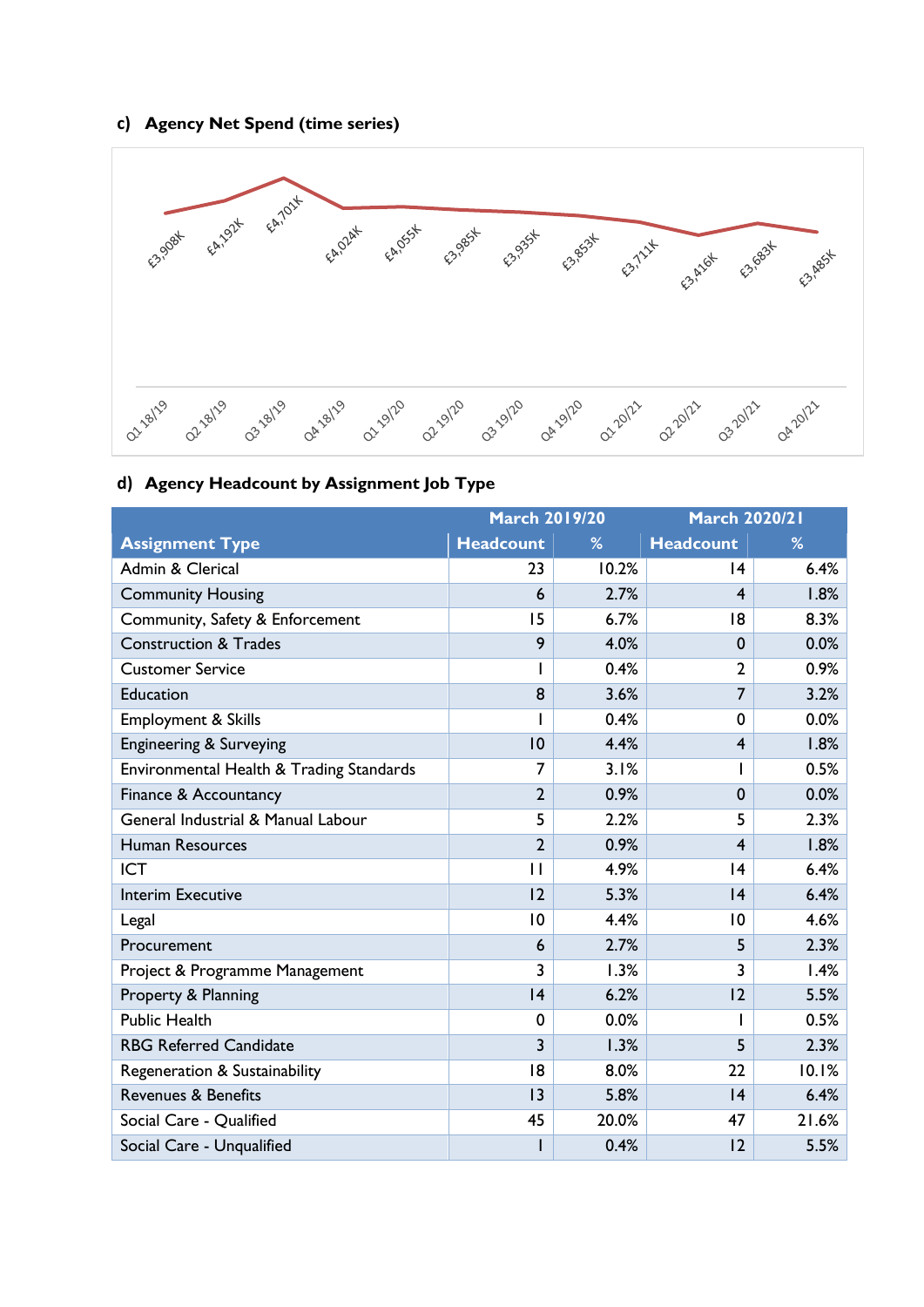# **e) Agency Length of Assignment**

i) **2019/20**



| <b>Directorate</b>                   | Months       | Months<br>$\overline{\mathbf{C}}$<br>×<br>N | Months<br>$\mathbf{\underline{\infty}}$<br><u>ന്</u> | Months<br>$-24$<br>₫ | Months<br>ة<br>O | <b>Total</b><br><b>Headcount</b> |
|--------------------------------------|--------------|---------------------------------------------|------------------------------------------------------|----------------------|------------------|----------------------------------|
| <b>Children's Services</b>           | 17           |                                             | 4                                                    |                      | 8                | 36                               |
| <b>Communities &amp; Environment</b> | 14           | 3                                           |                                                      |                      |                  | 23                               |
| Finance & Legal Services             | Н            | 6                                           | $\mathcal{P}$                                        |                      | 4                | 34                               |
| <b>Health &amp; Adult Services</b>   |              |                                             | 3                                                    |                      | 18               | 32                               |
| Housing & Safer Communities          | $\mathsf{L}$ | 13                                          | 6                                                    | 4                    | Н                | 45                               |
| Regeneration, Enterprise & Skills    | Н            | 12                                          | 19                                                   |                      | 9                | 55                               |
| <b>Total</b>                         |              | 44                                          | 35                                                   |                      | 64               | 225                              |

### ii) **2020/21**

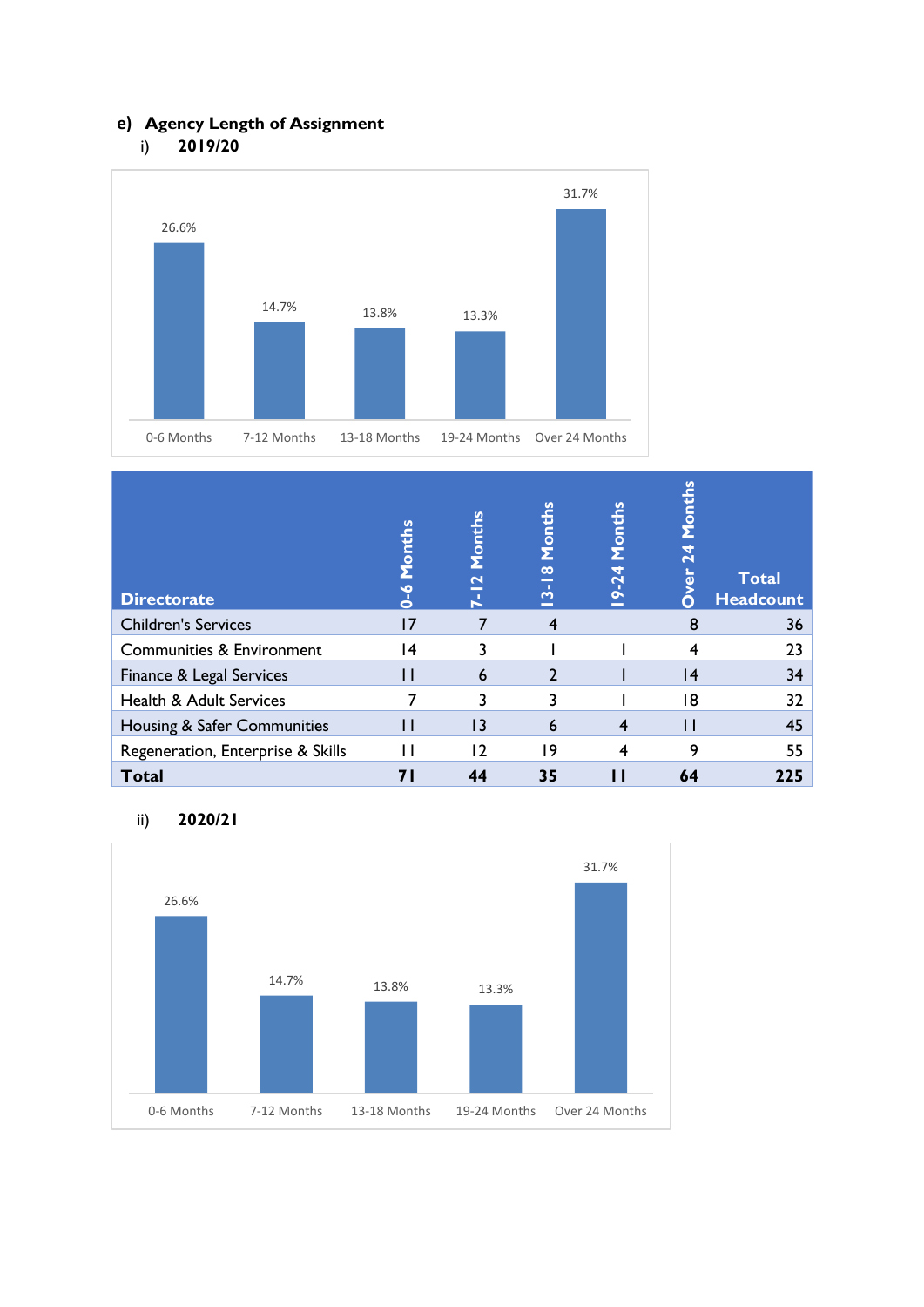| <b>Directorate</b>                   | Months | Months<br>$\mathbf{\sim}$<br>N | Months<br>$\infty$<br>m | Months<br>$-24$ | <u>SU</u><br>Mont<br>ò | <b>Total</b><br><b>Headcount</b> |
|--------------------------------------|--------|--------------------------------|-------------------------|-----------------|------------------------|----------------------------------|
| <b>Children's Services</b>           |        | 9                              | 6                       |                 | 5                      | 31                               |
| <b>Communities &amp; Environment</b> | 9      | 4                              |                         | 6               | 5                      | 31                               |
| Finance & Legal Services             |        | 6                              | 4                       | 6               |                        | 25                               |
| <b>Health &amp; Adult Services</b>   | 20     | 6                              | 5                       | 3               | 18                     | 52                               |
| Housing & Safer Communities          | 4      | 3                              | 3                       | 5               | 4                      | 19                               |
| Regeneration, Enterprise & Skills    | 12     | 4                              | 5                       | 9               | 30                     | 60                               |
| <b>Total</b>                         | 58     | 32                             | 30                      | 29              | 69                     | 218                              |

# **f) Agency vs Employee Headcount**

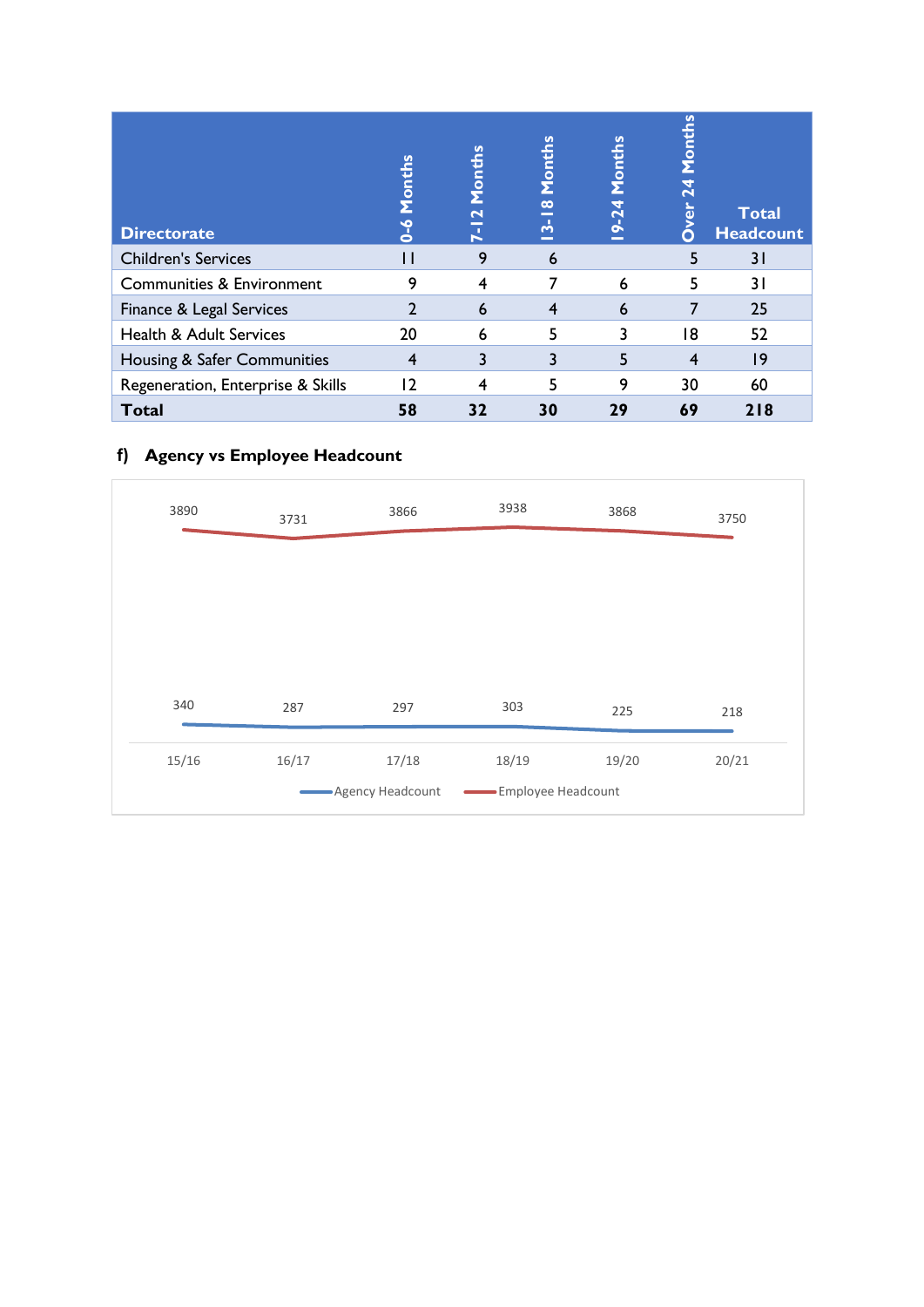### **Appendix 5: Diversity**

See school's appendix d for more detailed breakdown of ethnicity, gender and disability by grade.

| 32.7%<br>31.8%                           |               |               | 33.3%  |
|------------------------------------------|---------------|---------------|--------|
| Mar-19<br>Mar-20                         |               |               | Mar-21 |
|                                          | <b>Mar-19</b> | <b>Mar-20</b> | Mar-21 |
| Staff from an ethnic minority background | 31.8%         | 32.7%         | 33.3%  |

### **a) Ethnicity – Percentage of staff from an ethnic minority background**

### **b) Headcount by Broad Ethnic Origin by Directorate**



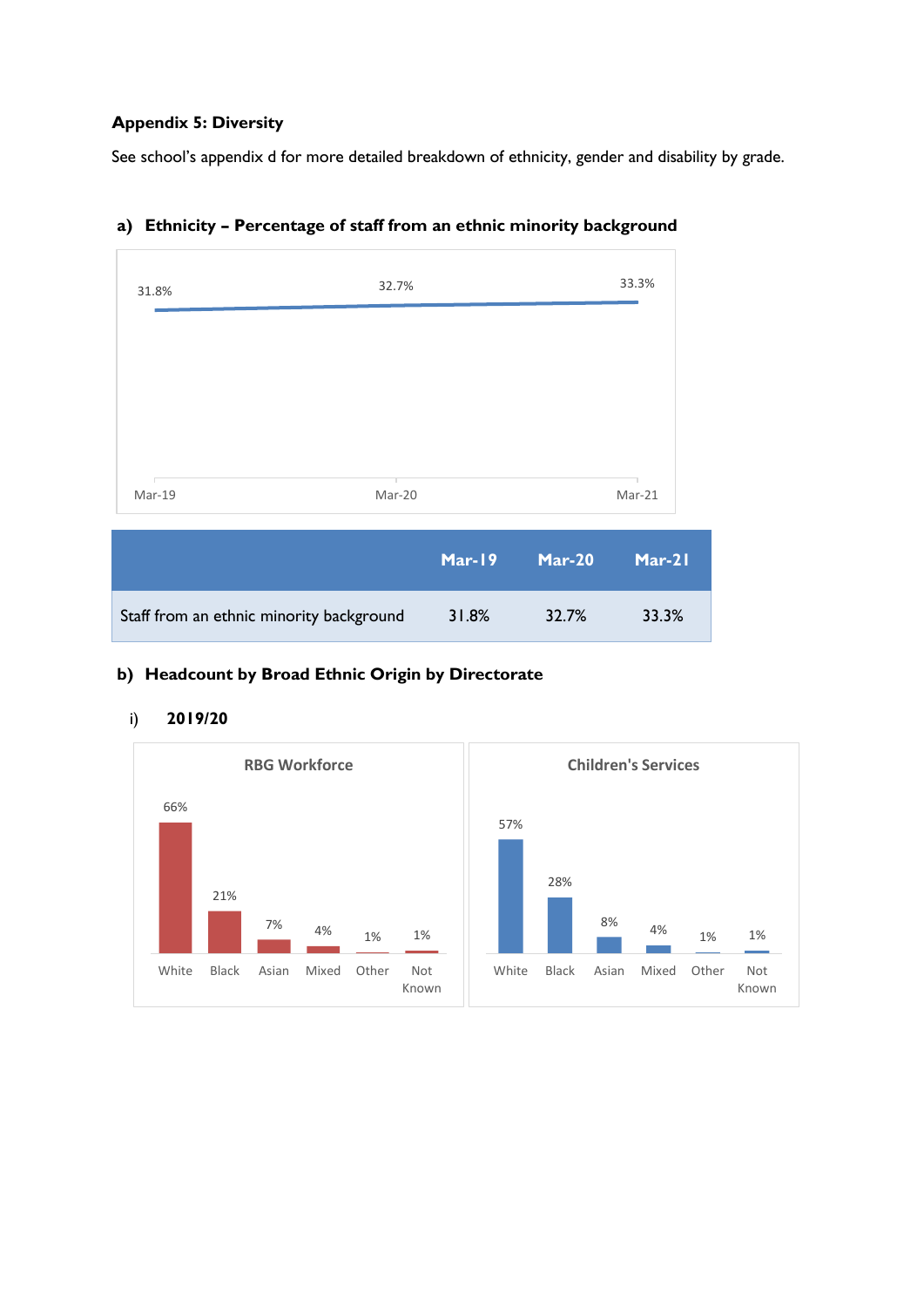





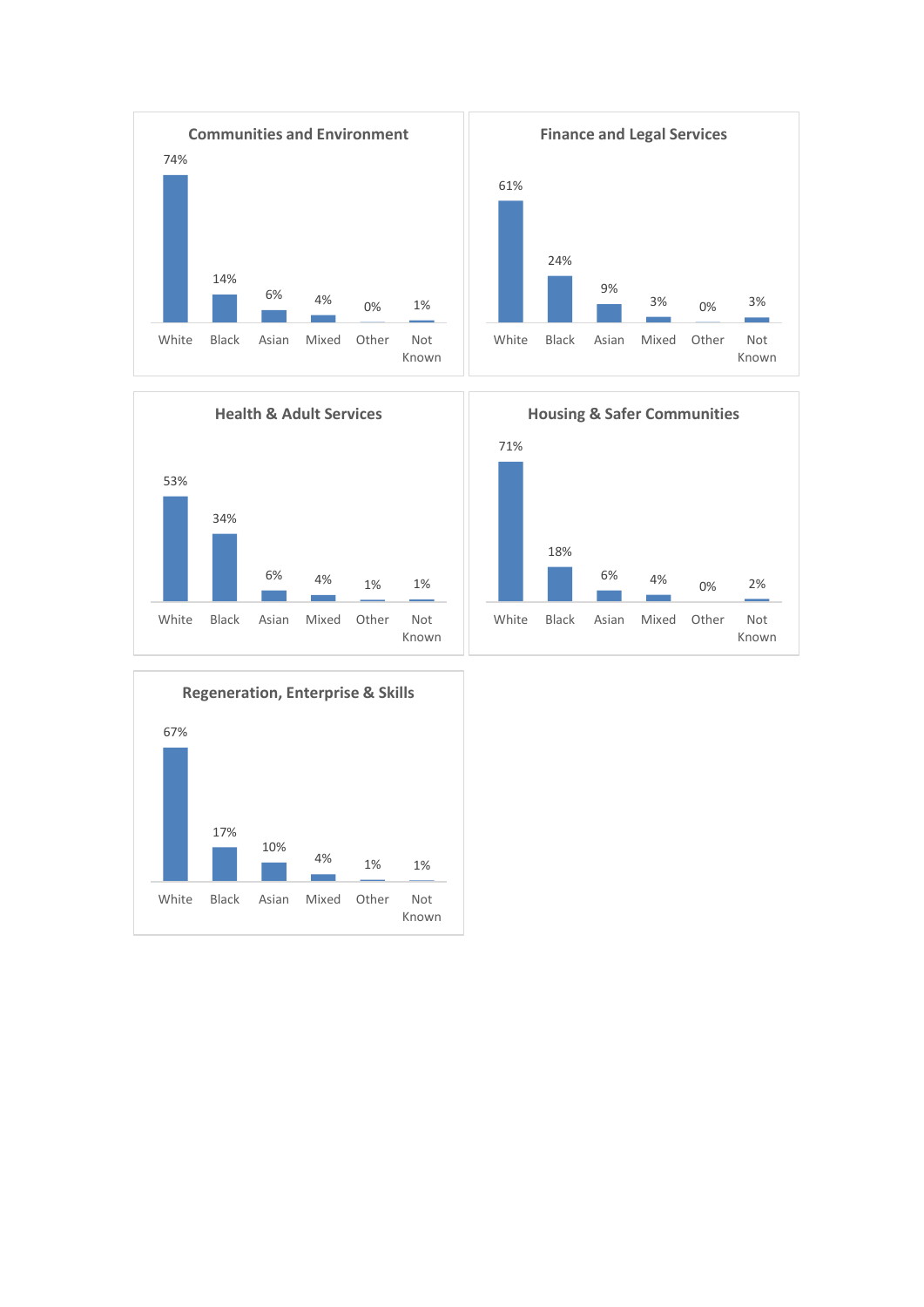#### ii) **2020/21**





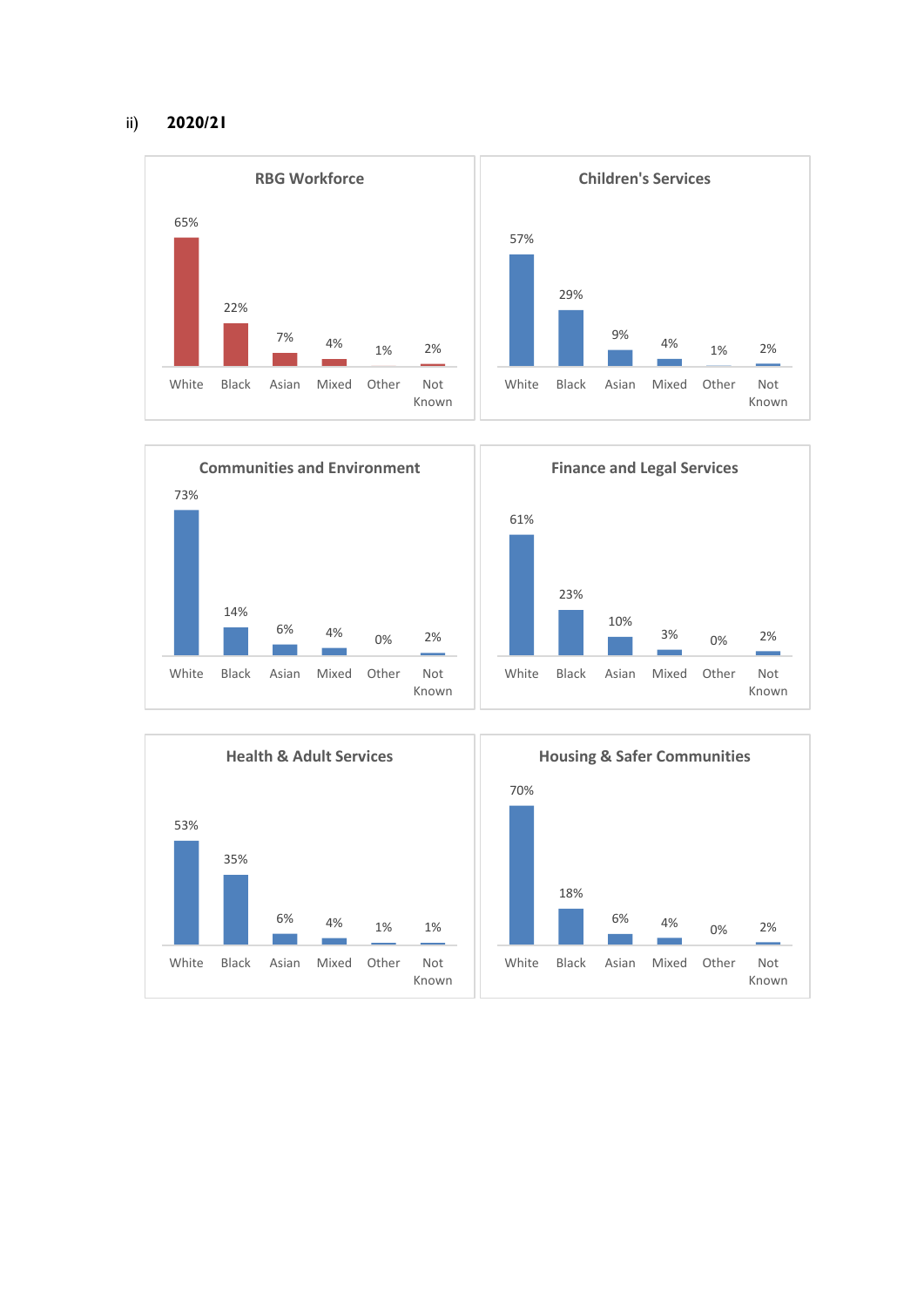

# **c) Disability – Percentage of Staff declaring a Disability**



|                                   | Mar-19 | Mar-20 | $Mar-21$ |
|-----------------------------------|--------|--------|----------|
| Staff declaring a with disability | 4.9%   | 4.9%   | 5.0%     |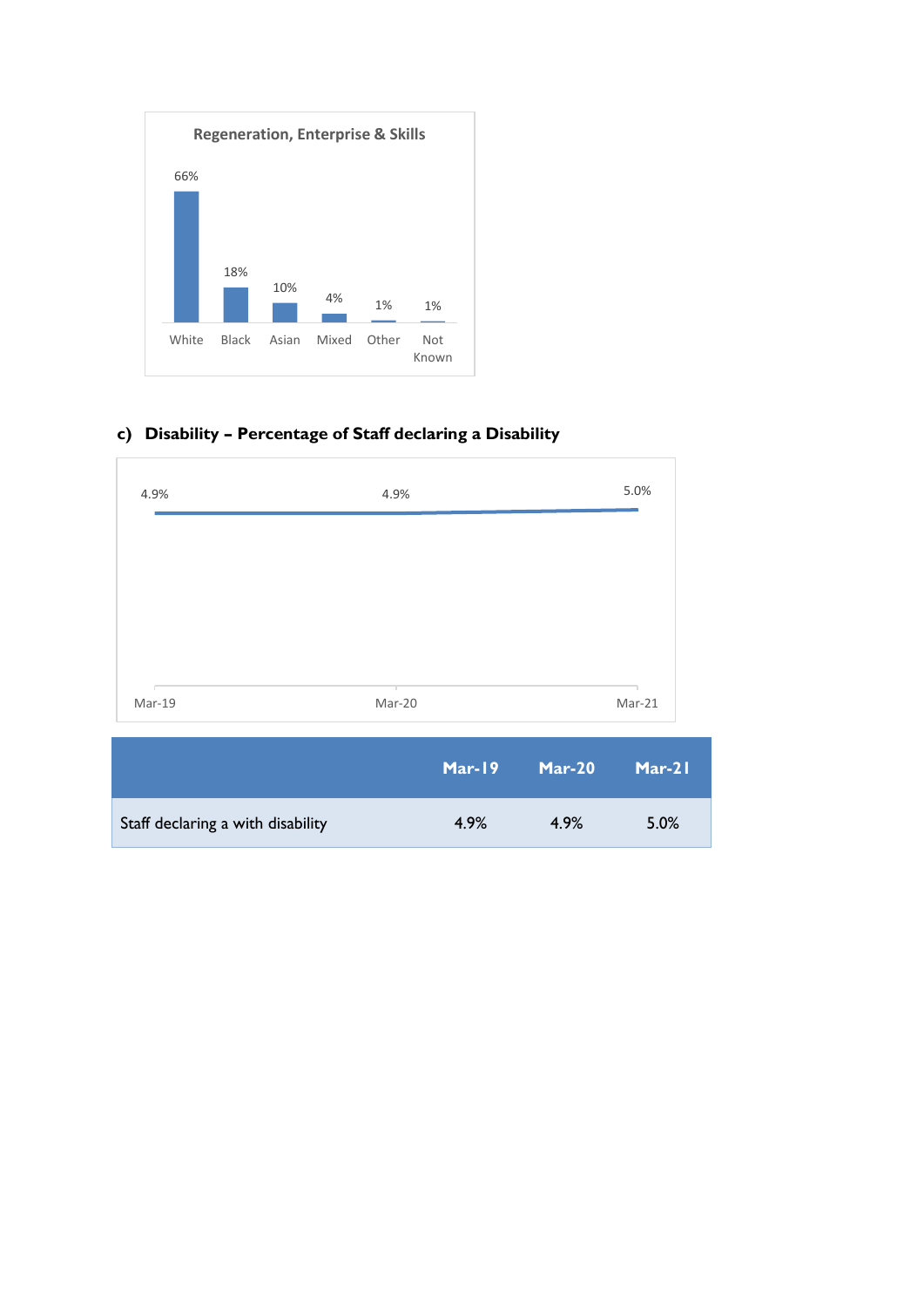# **d) Gender – Percentage of Female Staff**

| 55.4%  | 56.0%  | 56.0%  |
|--------|--------|--------|
|        |        |        |
|        |        |        |
|        |        |        |
|        |        |        |
|        |        |        |
| Mar-19 | Mar-20 | Mar-21 |

|                             | Mar-19 | Mar-20 ' | $Mar-21$ |
|-----------------------------|--------|----------|----------|
| Female staff representation | 55.4%  | 56.0%    | 56.0%    |

### **e) Age Distribution** iii) **2019/20**



### iv) **2020/21**

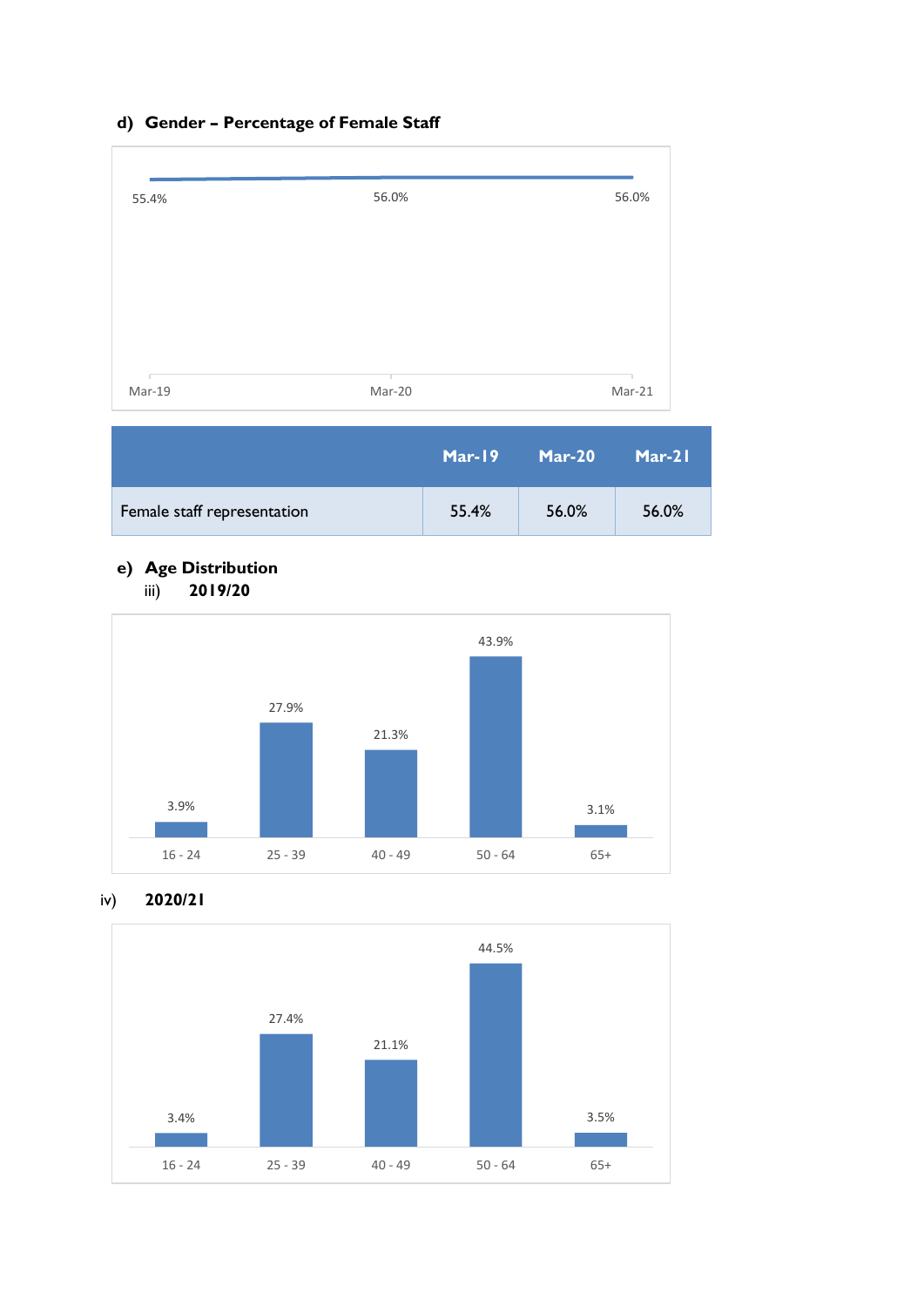# **Appendix 6: Sickness Absence**

# a) **Sickness Absence by Reason: Days Lost and Cost** (Excluding leavers)

i) **2019/20**

|                                               | <b>Sum of</b><br><b>FTE</b><br><b>Days</b> |                     | <b>Sum of</b><br><b>Absence</b> | %<br><b>Absence</b>          |
|-----------------------------------------------|--------------------------------------------|---------------------|---------------------------------|------------------------------|
| <b>Absence Reasons</b>                        | Lost<br><b>Absence</b>                     | $%$ of<br>days lost | <b>Cost Inc</b><br>LW           | <b>Cost Inc</b><br><b>LW</b> |
| <b>Back / Neck Problems</b>                   | 2,351.74                                   | 5.9%                | £287,290                        | 5.9%                         |
| Benign and Malignant Tumour/Cancer            | 2,641.23                                   | 6.6%                | £311,521                        | 6.4%                         |
| Burns, Poisoning, Frostbite, Hypothermia      | 44.50                                      | 0.1%                | £6,266                          | 0.1%                         |
| Chest / Respiratory                           | 1,580.11                                   | 3.9%                | £183,898                        | 3.8%                         |
| <b>Endocrine/Glandular Problems</b>           | 110.76                                     | 0.3%                | £12,972                         | 0.3%                         |
| Eye / Ear / Nose / Mouth / Dental             | 1,889.82                                   | 4.7%                | £249,506                        | 5.1%                         |
| Genito-urinary                                | 981.82                                     | 2.5%                | £125,675                        | 2.6%                         |
| Heart / Blood Pressure / Circulation          | 1,711.82                                   | 4.3%                | £192,931                        | 4.0%                         |
| Inf Disease - Quarantine - Diagnosed          | 257.82                                     | 0.6%                | £26, $117$                      | 0.5%                         |
| Infections                                    | 3,494.87                                   | 8.7%                | £443,764                        | 9.1%                         |
| Neurological                                  | 1,437.88                                   | 3.6%                | £178,487                        | 3.7%                         |
| Other                                         | 4,865.49                                   | 12.1%               | £565,692                        | 11.6%                        |
| Other Musculo-skeletal Problems               | 5,710.41                                   | 14.3%               | £703,938                        | 14.5%                        |
| Phased Return to Work                         | 415.81                                     | 1.0%                | £51,172                         | 1.1%                         |
| <b>Pregnancy Related</b>                      | 914.29                                     | 2.3%                | £112,676                        | 2.3%                         |
| Stomach / Liver / Kidney / Digestion          | 3,514.72                                   | 8.8%                | £416,950                        | 8.6%                         |
| Stress / Depression / Mental Health & Fatigue | 8,143.98                                   | 20.3%               | £987,021                        | 20.3%                        |
| <b>Total</b>                                  | 40,067.07                                  | 100.0%              | £4,855,878                      | 100.0%                       |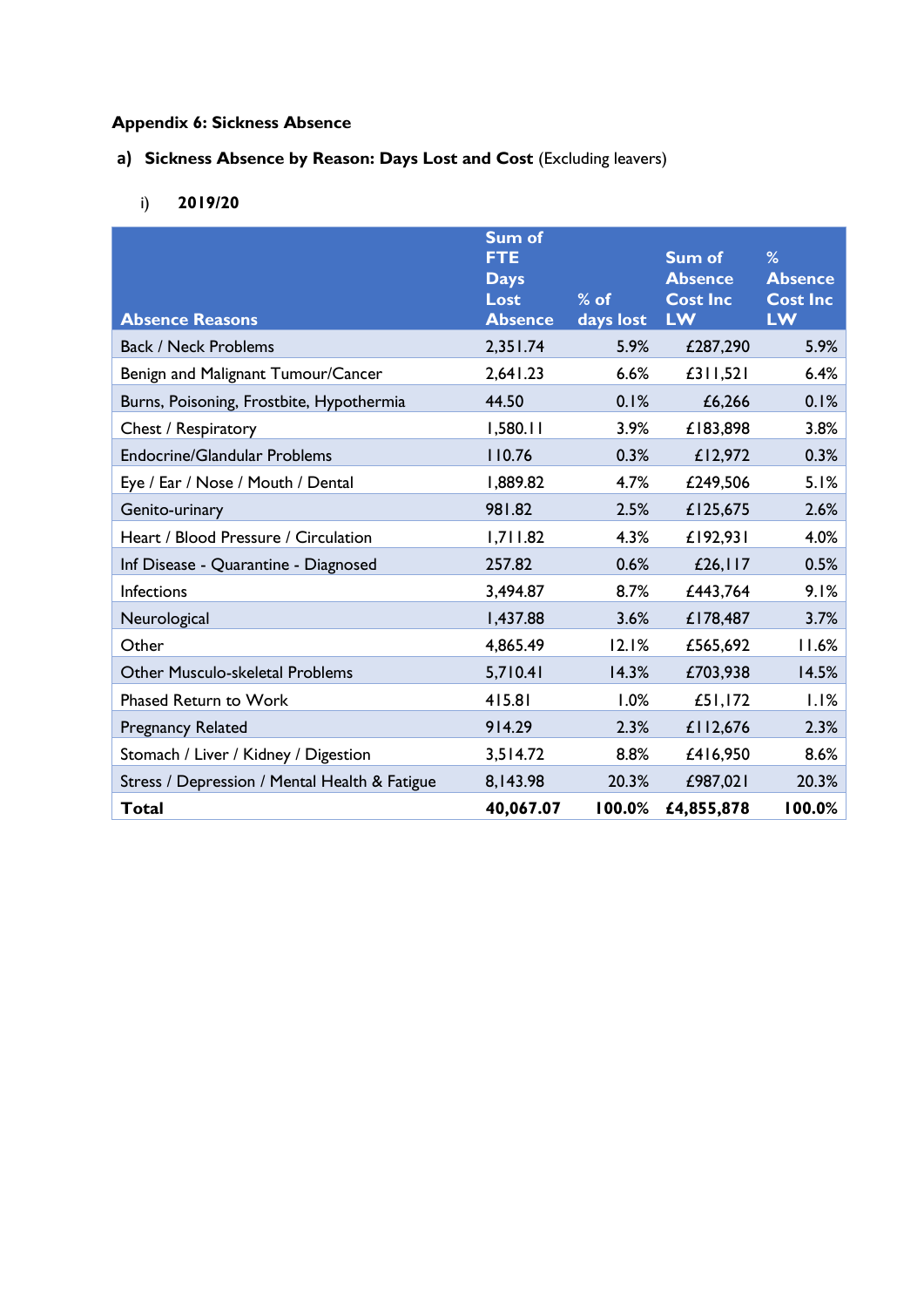### ii) **2020/21**

|                                               | <b>Sum of</b><br><b>FTE</b><br><b>Days</b><br>Lost | $%$ of    | <b>Sum of</b><br><b>Absence</b><br><b>Cost Inc</b> | %<br><b>Absence</b><br><b>Cost Inc</b> |
|-----------------------------------------------|----------------------------------------------------|-----------|----------------------------------------------------|----------------------------------------|
| <b>Absence Reasons</b>                        | <b>Absence</b>                                     | days lost | <b>LW</b>                                          | <b>LW</b>                              |
| <b>Back / Neck Problems</b>                   | 1,818.23                                           | 6.5%      | £226,902                                           | 6.4%                                   |
| Benign and Malignant Tumour/Cancer            | 1,492.77                                           | 5.3%      | £211,719                                           | 6.0%                                   |
| Burns, Poisoning, Frostbite, Hypothermia      | 12.00                                              | 0.0%      | £1,447                                             | 0.0%                                   |
| Chest / Respiratory                           | 805.93                                             | 2.9%      | £96,000                                            | 2.7%                                   |
| <b>Endocrine/Glandular Problems</b>           | 160.02                                             | 0.6%      | £22,053                                            | 0.6%                                   |
| Eye / Ear / Nose / Mouth / Dental             | 1,166.00                                           | 4.1%      | £105,654                                           | 3.0%                                   |
| Genito-urinary                                | 221.68                                             | 0.8%      | £26,338                                            | 0.7%                                   |
| Heart / Blood Pressure / Circulation          | 826.22                                             | 2.9%      | £102,736                                           | 2.9%                                   |
| Inf Disease - Quarantine - Diagnosed          | 1,598.74                                           | 5.6%      | £215,246                                           | 6.1%                                   |
| Infections                                    | 1,056.65                                           | 3.7%      | £146,552                                           | 4.1%                                   |
| Neurological                                  | 950.04                                             | 3.4%      | £106,342                                           | 3.0%                                   |
| Other                                         | 2,582.38                                           | 9.2%      | £338,407                                           | 9.6%                                   |
| Other Musculo-skeletal Problems               | 4,848.82                                           | 17.2%     | £547,910                                           | 15.5%                                  |
| <b>Phased Return to Work</b>                  | 170.98                                             | 0.6%      | £19,687                                            | 0.6%                                   |
| <b>Pregnancy Related</b>                      | 295.07                                             | 1.0%      | £40,924                                            | 1.2%                                   |
| Stomach / Liver / Kidney / Digestion          | 2,021.11                                           | 7.2%      | £247,925                                           | 7.0%                                   |
| Stress / Depression / Mental Health & Fatigue | 8,162.27                                           | 29.0%     | £1,084,933                                         | 30.6%                                  |
| Total                                         | 28,188.91                                          | 100.0%    | £3,540,775                                         | 100.0%                                 |

### **b) Absence due to COVID-19 – By Directorate 2020/21**

| <b>Directorate</b>                   | Headcount | lost<br>Days | led<br>ш<br>isol<br>h<br>λεQ | ω<br>lost<br>ົສ<br>O | <u>ທ</u><br>excl<br>體<br><u>iso</u> |
|--------------------------------------|-----------|--------------|------------------------------|----------------------|-------------------------------------|
| <b>Children's Services</b>           | 691       | 4,929        | 7.1                          | 1,666                | 2.4                                 |
| <b>Communities &amp; Environment</b> | 928       | 15,444       | 16.6                         | 11,580               | 12.5                                |
| Finance & Legal Services             | 330       | 2,457        | 7.4                          | 1,670                | 5.1                                 |
| <b>Health &amp; Adult Services</b>   | 490       | 5,715        | 11.7                         | 3,424                | 7.0                                 |
| Housing & Safer Communities          | 1,078     | 12,051       | 11.2                         | 10,299               | 9.6                                 |
| Regeneration, Enterprise & Skills    | 270       | 5,242        | 19.4                         | 4,952                | 18.3                                |
| <b>Total</b>                         | 3,788     | 45,838       | 12.1                         | 33,591               | 8.9                                 |

*Data covers period of 23rd March 2020 to 29th March 2021.*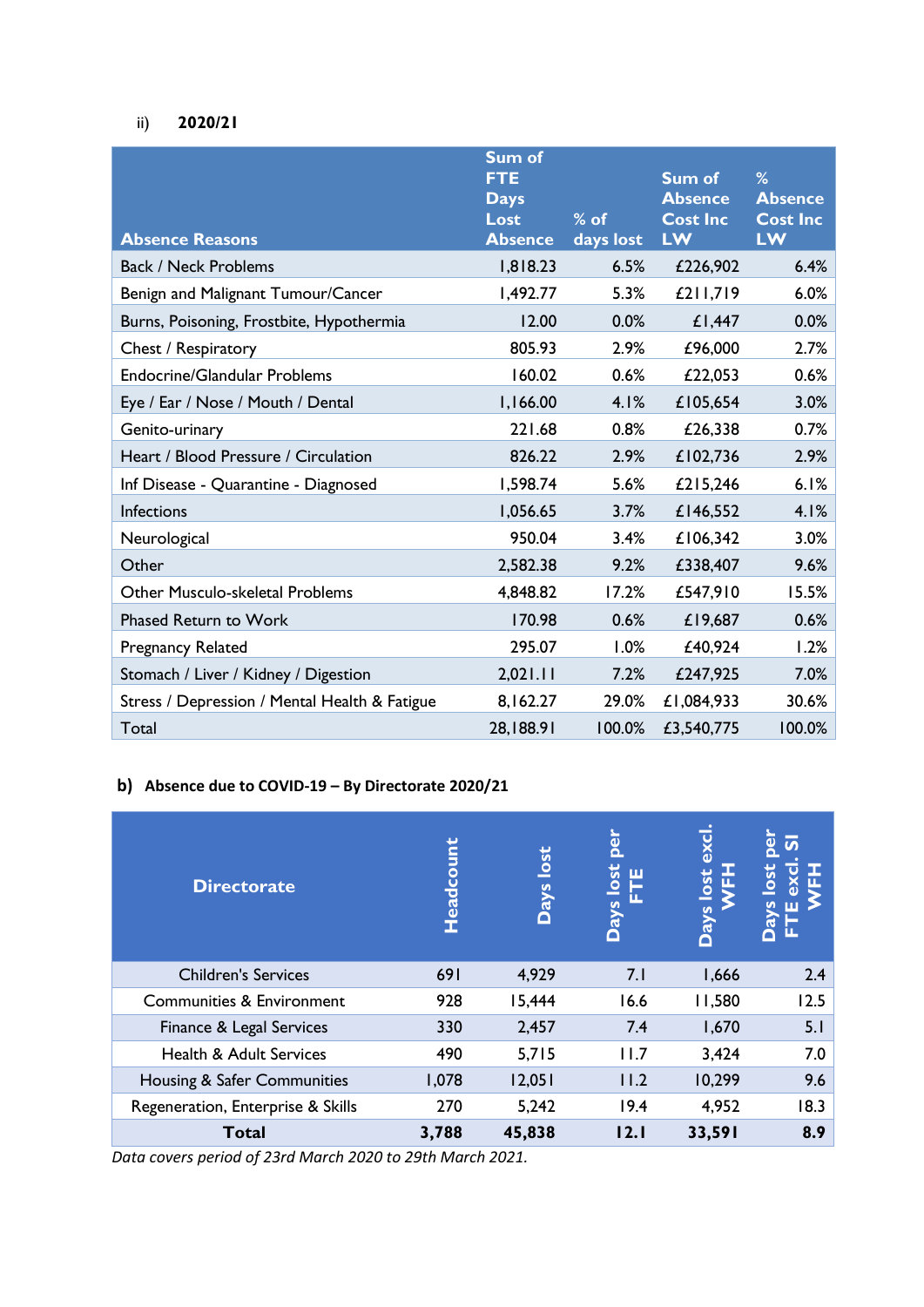#### **c) Absence due to COVID-19 – Absence reason and cost**

| <b>Absence Reason</b>                        | <b>Estimated</b><br>$Cost* (fm)$ |
|----------------------------------------------|----------------------------------|
| Self-Isolation - Inability to Work from Home | 1.62                             |
| Self-Isolation - Unfit to Work               | 0.74                             |
| Shielding - Clinically Vulnerable            | 0.64                             |
| Quarantine - Diagnosed                       | 0.25                             |
| Total                                        | 3.26                             |
| Self-Isolation - Working from Home           | 1.47                             |
| <b>Total including Working from Home</b>     | 4.73                             |

*This estimate is based on employees' basic salaries, and does not include other payments, such as overtime, or on costs, such as National Insurance and pension contributions.*

- **Self-Isolation – Inability to Work from Home:** Staff who are fit to work but required to self-isolate either due to an underlying health condition or because they or a family member has had symptoms). However, due to the nature of their role and/or because they do not have access to IT equipment, they are unable to undertake any work from home.
- **Self-Isolation – Unfit to Work:** Staff have symptoms which cause them to be unfit for work.
- **Shielding – Clinically Vulnerable:** Staff with an underlying health condition who have been designated by the Government as 'clinically extremely vulnerable' and have been advised to shield themselves by staying at home.
- **Quarantine – Diagnosed:** Staff have a formal diagnosis of COVID-19 has been made.
- **Self-Isolation – Working from Home:** Staff are fit to work but are required to self-isolate (e.g. due to an underlying health condition or because they or a family member has had symptoms).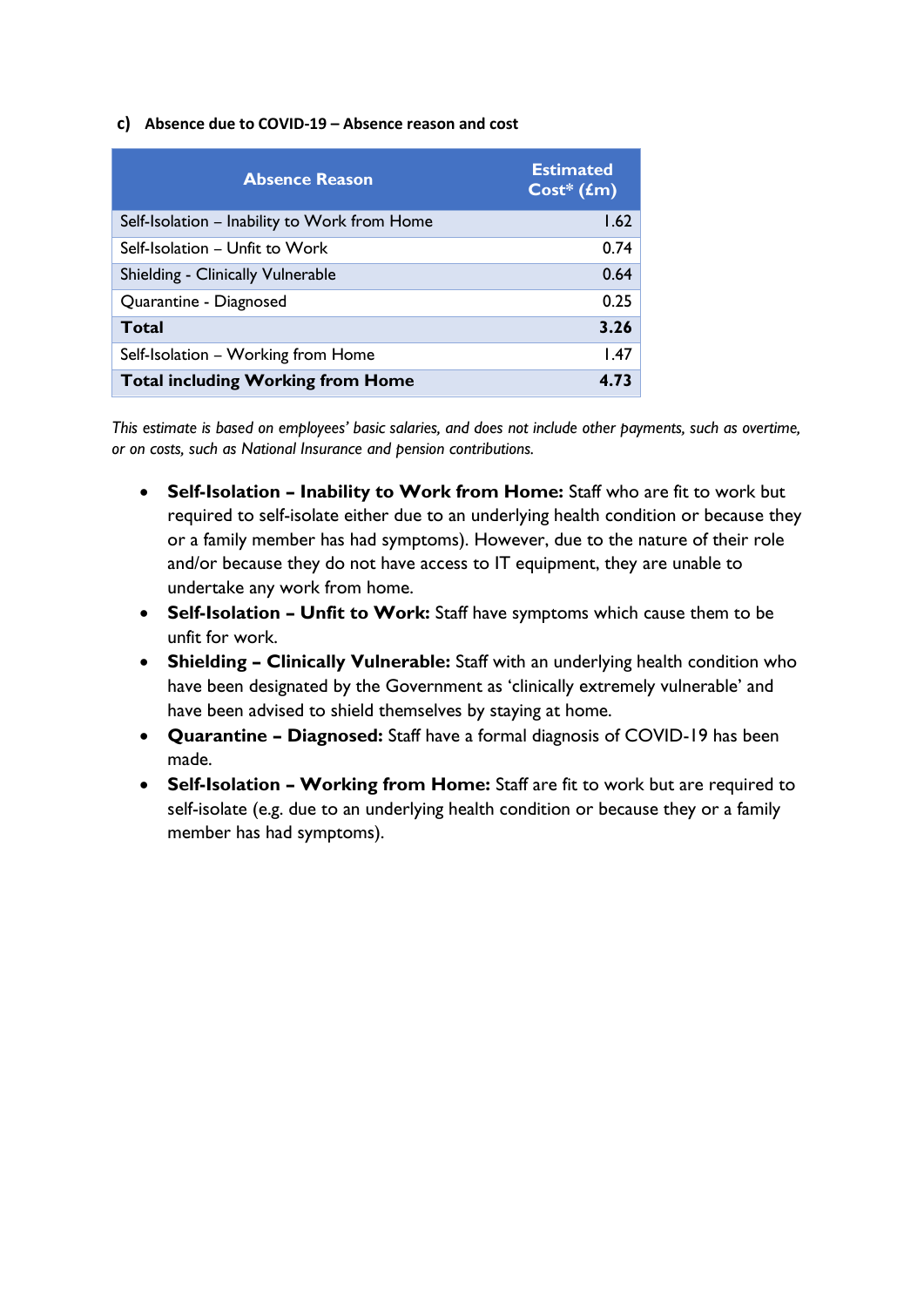### **Appendix 7: Accident Reporting**



### **a) Ratio of accidents per FTE – By Directorate**

### **b) Annual summary of accidents – By Type**

| <b>Type of accident</b>                      | 2018/19         | 2019/20  | 2020/21 |
|----------------------------------------------|-----------------|----------|---------|
| Another kind of accident                     |                 |          |         |
| Contact with electricity                     | $\Omega$        | 0        | 0       |
| Contact with machinery                       | 4               | 3        | 2       |
| Exposed harmful substance                    |                 | 3        | 2       |
| Exposed to explosion                         | 0               | $\bf{0}$ | O       |
| Exposed to fire                              |                 | 0        | O       |
| Falls from a height                          | $\overline{10}$ | 7        | 5       |
| Injured by animal                            | $\overline{0}$  | 2        |         |
| Injured while handling, lifting or carrying  | 55              | 32       | 22      |
| <b>Near Miss</b>                             | 35              | 23       |         |
| <b>Physical Assault</b>                      | 22              | 8        | O       |
| Slips, trips or falls on same level          | 78              | 34       | 15      |
| Strike against something fixed or stationary | 10              | 6        |         |
| Struck by moving vehicle                     | 9               | 3        |         |
| Struck by moving, flying object              | 27              | 4        | 14      |
| Trapped by something collapsing              | 0               | O        |         |
| <b>Verbal Abuse</b>                          | $\Omega$        | 0        |         |
| Total                                        | 286             | 156      | 78      |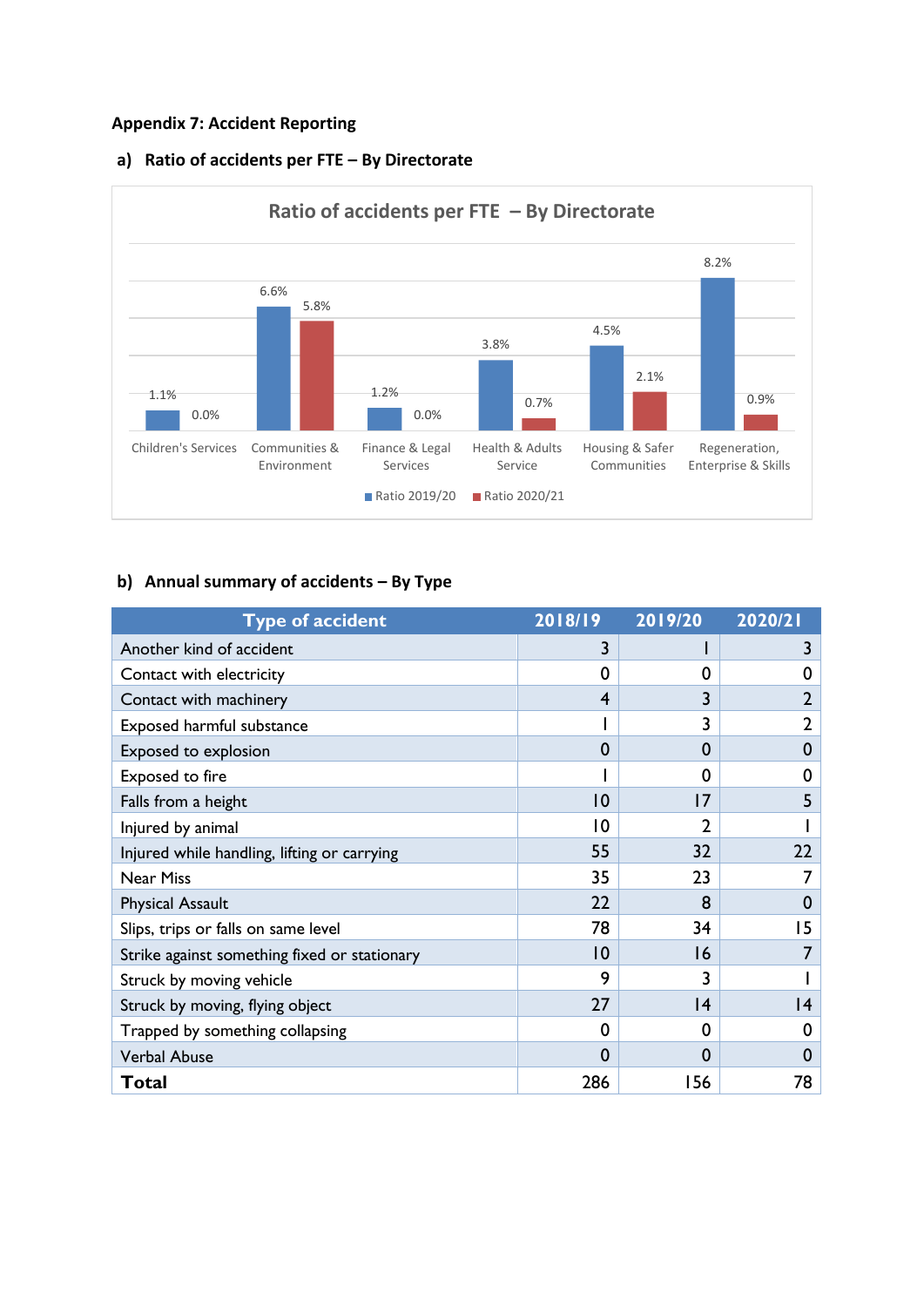### **Appendix 8: Case Work**

#### **a) Disciplinary Cases by Directorate**



### **b) Disciplinary Cases by Ethnic Origin**





### **c) Grievances by Directorate**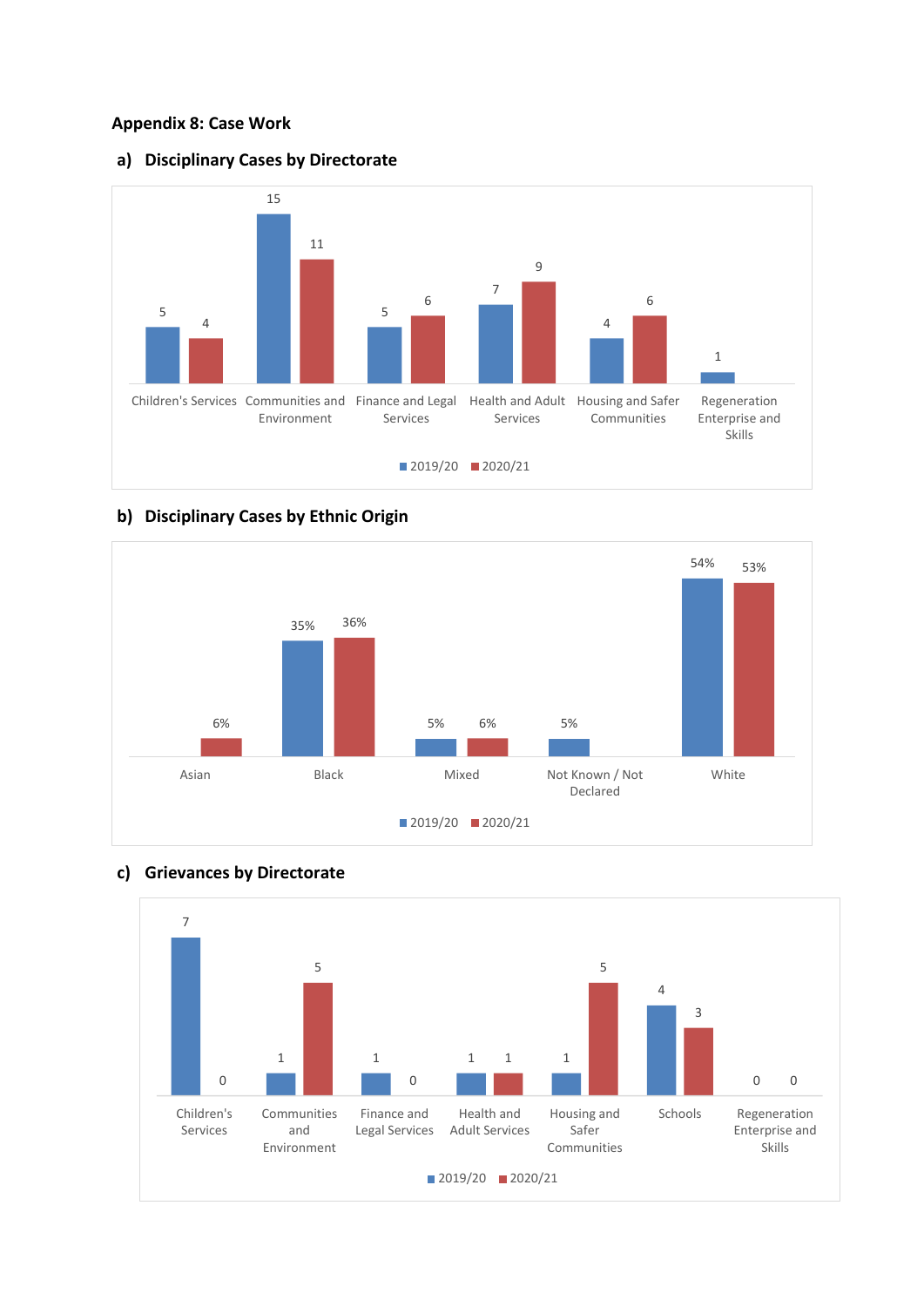# **d) Grievances by Reason and Outcome**

# i) **2019/20**

| <b>Grievance Reason</b>           | Not<br>phel | $\omega$<br><b>Fa</b> | <b>Upheld</b> | <u>ithd</u><br>c | <b>Total</b> |
|-----------------------------------|-------------|-----------------------|---------------|------------------|--------------|
| <b>Action of Another Employee</b> |             |                       |               |                  |              |
| Action of Line Manager            |             |                       |               |                  |              |
| Bullying and / or Harassment      |             |                       |               |                  |              |
| <b>Multiple Reasons</b>           |             |                       |               |                  |              |
| Other                             |             |                       |               |                  |              |
| <b>Total</b>                      |             |                       |               |                  |              |

### ii) **2020/21**

| <b>Grievance Reason</b>           | $\frac{1}{2}$ | Part<br>phel | Upheld | <b>Total</b> |
|-----------------------------------|---------------|--------------|--------|--------------|
| <b>Action of Line Manager</b>     |               |              |        |              |
| Bullying and / or Harassment      |               |              |        |              |
| Discrimination - Multiple Grounds |               |              |        |              |
| <b>Multiple Reasons</b>           |               |              |        |              |
| <b>Total</b>                      |               |              |        |              |



# **e) Grievances by Ethnicity**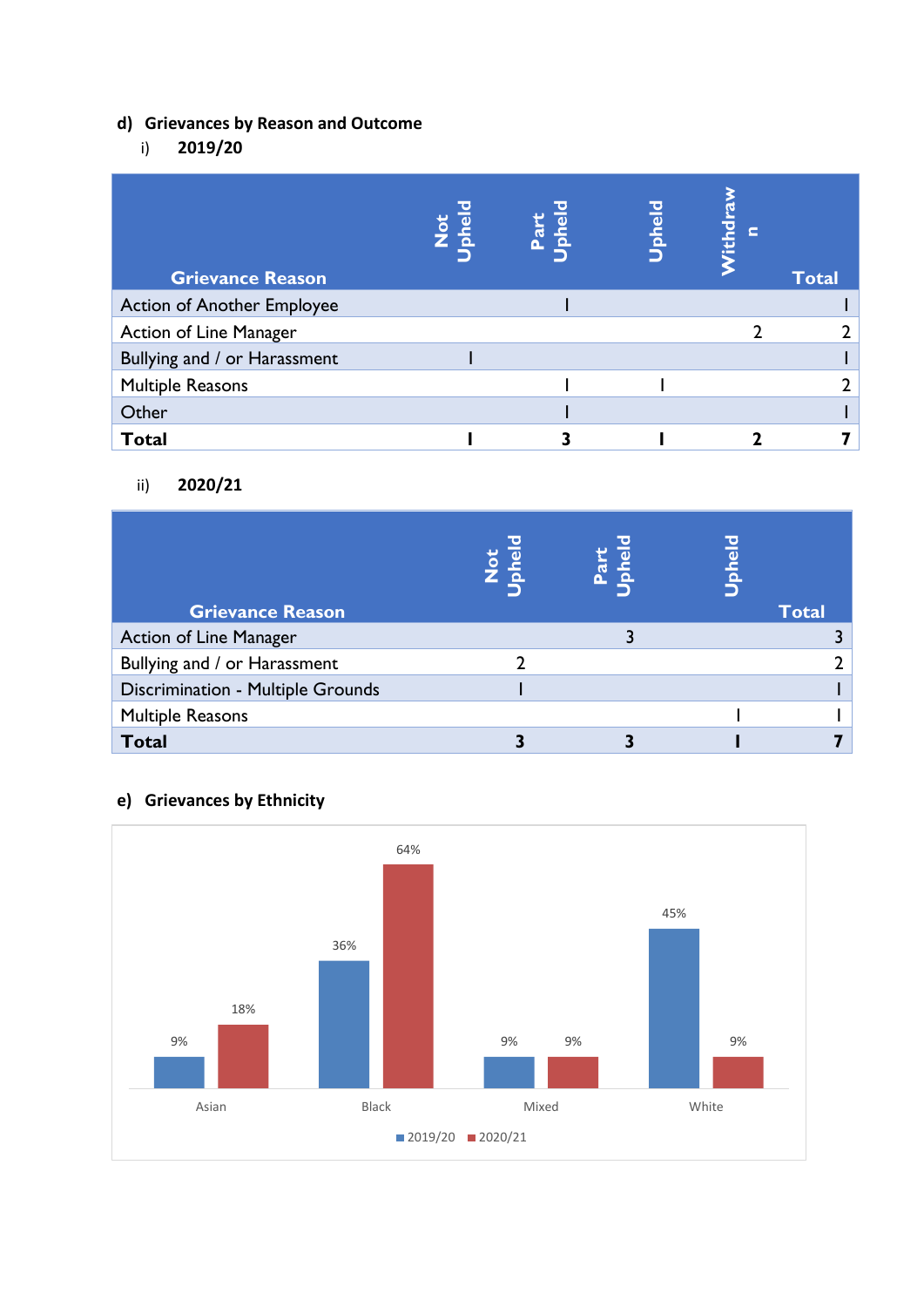### **Appendix 9: Workforce Development**

| Borough        | % Workforce<br>programmes<br>enrolled on<br>apprenticesh | enrolled 2020/21<br>apprentices<br>Number of | between 2019/20<br><b>Difference</b> |
|----------------|----------------------------------------------------------|----------------------------------------------|--------------------------------------|
| $\mathbf{1}$   | 3.56%                                                    | 108                                          | 35                                   |
| 2              | 2.79%                                                    | 57                                           | 77                                   |
| 3              | 2.67%                                                    | 69                                           | 106                                  |
| 4              | 2.31%                                                    | 45                                           | 19                                   |
| 5              | 2.13%                                                    | 73                                           | $-13$                                |
| 6              | 1.91%                                                    | 135                                          | $-22$                                |
| 7              | 1.87%                                                    | 132                                          | 6                                    |
| 8              | 1.76%                                                    | 66                                           | $-13$                                |
| 9              | 1.62%                                                    | 62                                           | 35                                   |
| <b>10) RBG</b> | 1.47%                                                    | 109                                          | $-1$                                 |
| 11             | 1.23%                                                    | 51                                           | $\overline{\mathbf{4}}$              |
| 12             | 1.21%                                                    | 33                                           | 53                                   |
| 13             | 1.19%                                                    | 98                                           | $-49$                                |
| 14             | 1.16%                                                    | 65                                           | -8                                   |
| 15             | 1.11%                                                    | 118                                          | $-56$                                |
| 16             | 1.07%                                                    | 123                                          | $-63$                                |
| 17             | 0.97%                                                    | 94                                           | $-29$                                |
| 18             | 0.78%                                                    | 59                                           | $-42$                                |
| 19             | 0.75%                                                    | 56                                           | $-37$                                |
| 20             | 0.74%                                                    | 65                                           | $-24$                                |
| 21             | 0.71%                                                    | 52                                           | $-9$                                 |
| 22             | 0.71%                                                    | 47                                           | $-11$                                |
| 23             | 0.71%                                                    | 57                                           | $-3$                                 |
| 24             | 0.69%                                                    | 95                                           | $-41$                                |
| 25             | 0.67%                                                    | 83                                           | $-42$                                |
| 26             | 0.53%                                                    | 59                                           | $-23$                                |
| 27             | 0.51%                                                    | 35                                           | $-7$                                 |
| 28             | 0.50%                                                    | 64                                           | $-54$                                |
| 29             | 0.44%                                                    | 76                                           | $-32$                                |
| 30             | 0.42%                                                    | 45                                           | $-26$                                |
| 31             | 0.34%                                                    | 46                                           | $-27$                                |
| 32             | 0.13%                                                    | 8                                            | -6                                   |
| <b>Median</b>  | 1.02%                                                    | 65                                           | $-13$                                |

**a) Apprenticeship performance against public sector target 2020/21 London Council Benchmarking (including schools)**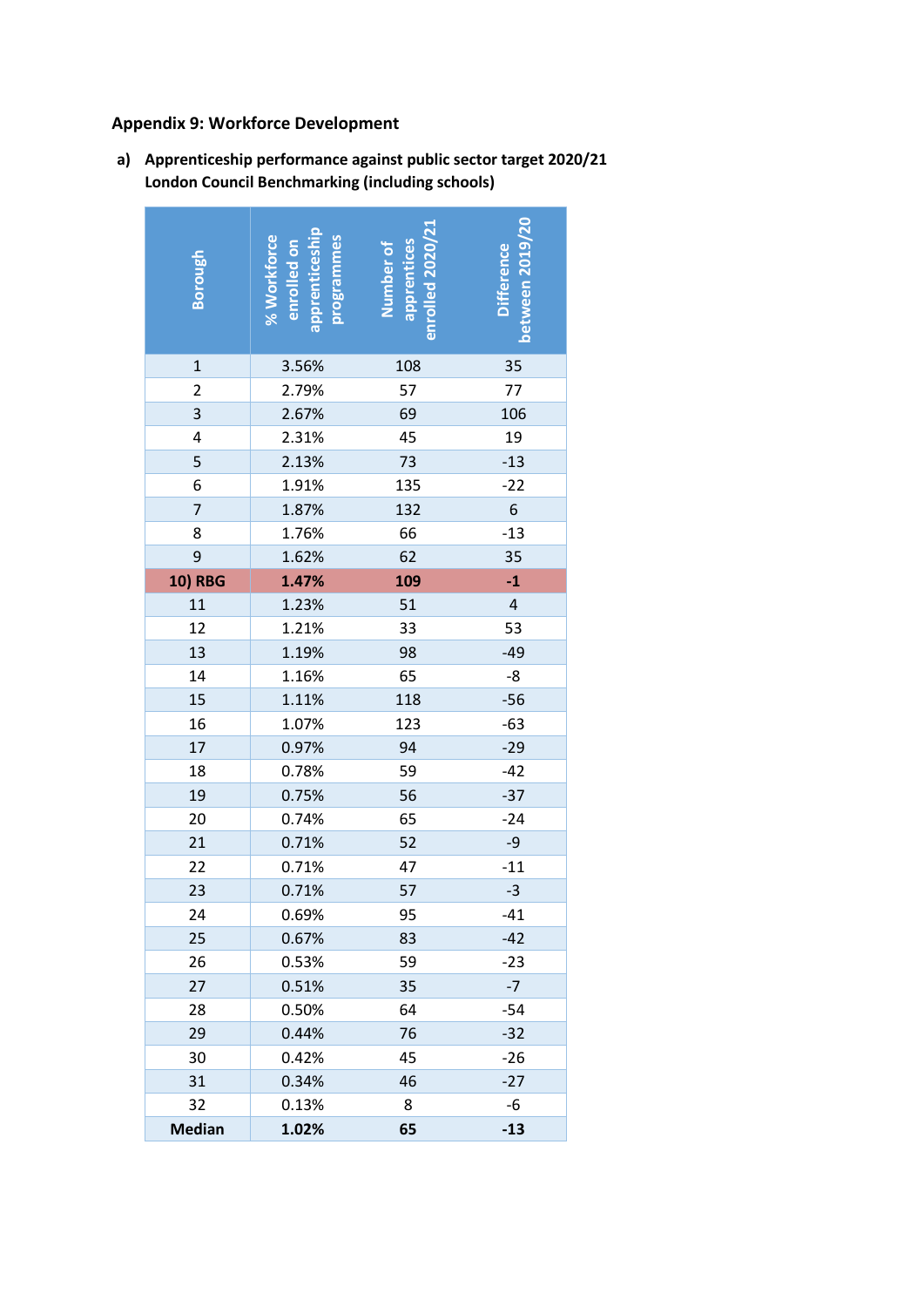

### **a) Active Apprentices by Directorate** (as of 31 March)

### **b) Apprenticeship Qualifications by Framework Group (including schools)**

| <b>Framework Group</b>         | 2019/20 | 2020/21 |
|--------------------------------|---------|---------|
| <b>Business Administration</b> | 44      | 29      |
| Leadership                     | 13      | 43      |
| <b>Trades</b>                  | 12      |         |
| Operations                     | 8       | 23      |
| Housing/Property               | 8       | 13      |
| Other                          | 15      | 75      |

### **c) Completed Apprenticeship Qualifications by Framework**

| <b>Framework</b>                        | 2019/20        | 2020/21 |
|-----------------------------------------|----------------|---------|
| Arborist                                |                |         |
| <b>Associate Project Management</b>     |                |         |
| <b>Business Admin</b>                   | 4 <sup>1</sup> |         |
| Carpentry & Joinery                     | $\mathbf{2}$   |         |
| Children and Young Peoples Workforce    |                |         |
| <b>Customer Service</b>                 |                |         |
| Early Years Educator (s)                | 3              |         |
| <b>Early Years Practitioner</b>         |                |         |
| <b>Facilities Management</b>            | $\overline{2}$ |         |
| <b>Facilities Management Supervisor</b> |                |         |
| <b>Facilities Services Operative</b>    |                |         |
| Horticulture and Landscape Operative    |                |         |
| Housing / Property Management           | 3              | 6       |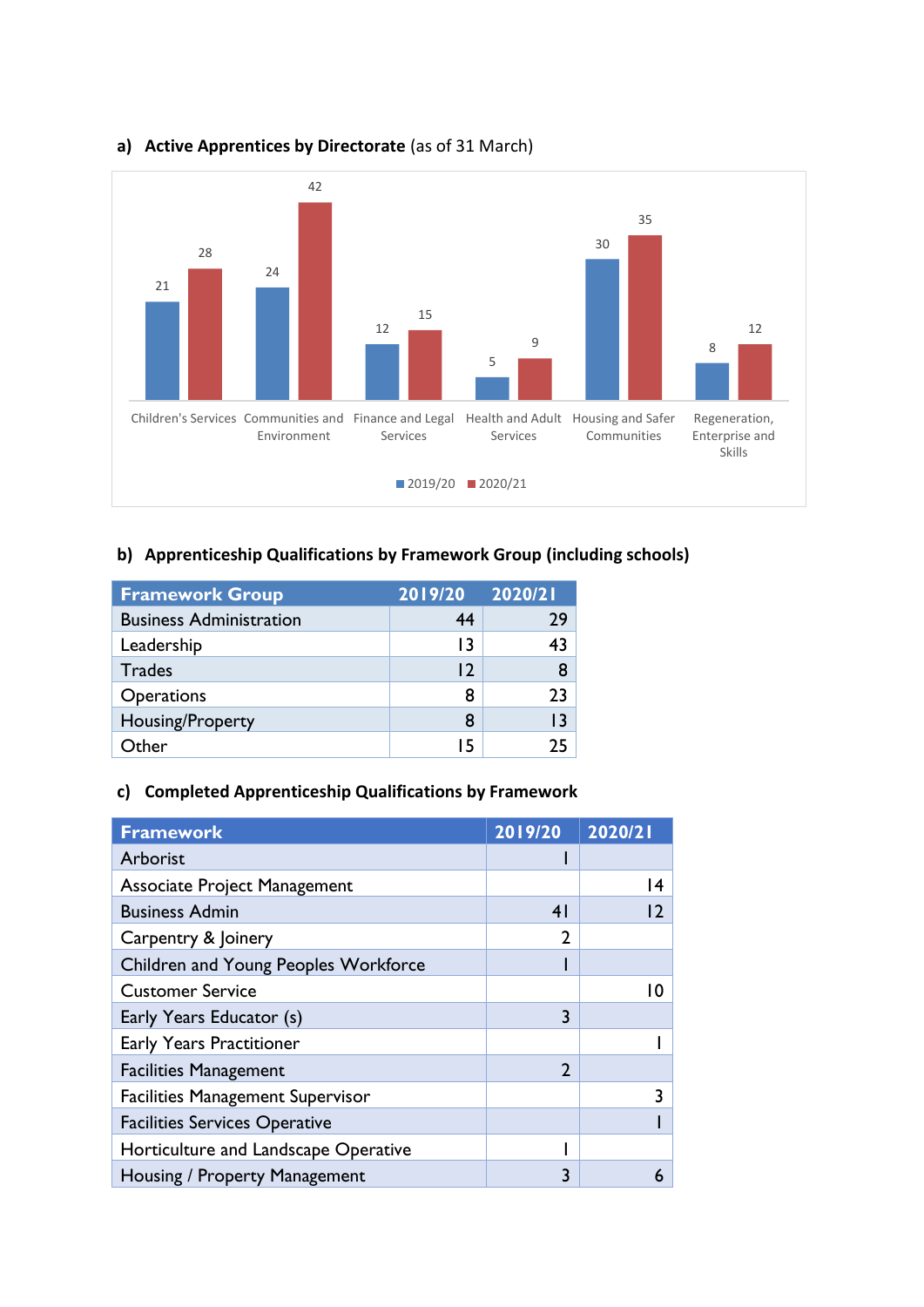| <b>HR Support</b>                           | $\overline{2}$ |                |
|---------------------------------------------|----------------|----------------|
| <b>Installation Electrician</b>             | $\overline{2}$ |                |
| Intelligence Analyst                        | $\overline{2}$ |                |
| <b>Lead Adult Care Worker</b>               | $\overline{2}$ |                |
| <b>Learning Mentor</b>                      | 6              |                |
| <b>Operational Manager</b>                  | 6              | 9              |
| PGTA (Teacher)                              |                | 2              |
| Plastering                                  | ı              |                |
| Plumbing                                    | $\overline{2}$ |                |
| <b>Property Maintenance</b>                 | $\overline{2}$ |                |
| <b>Public Relations</b>                     |                |                |
| <b>Residential Childcare</b>                | 3              |                |
| School Business Professional (s)            | 6              |                |
| Senior Leader Masters Degree Apprenticeship |                | $\overline{2}$ |
| Senior Leaders Executive MBA                | 3              | 6              |
| Software Development Technician             |                | $\overline{2}$ |
| Supporting Teaching & Learning (stds)       | 8              |                |
| <b>Teaching Apprenticeship</b>              |                | 2              |
| Teaching Assistant (s)                      |                |                |
| <b>Teaching Assistant (standard)</b>        |                | $\overline{3}$ |
| <b>Teaching Assistant Standards PE</b>      |                |                |
| <b>Team Leader</b>                          | 0              | 19             |
| <b>Grand Total</b>                          | '''            | I I 3          |

# **d) Demographic of current apprentices**

|                        | <b>Number</b>  | <b>Percentage</b> |
|------------------------|----------------|-------------------|
| <b>Ethnic Minority</b> | 6 <sup>1</sup> | 41%               |
| Female                 | 89             | 59%               |
| Male                   | 6 <sup>1</sup> | 41%               |
| Declared a disability  |                | 3.3%              |
| Aged 16-24 at start    | 4 I            | 27%               |
| Average age            | 33.6 years     |                   |
| Care Leaver            |                |                   |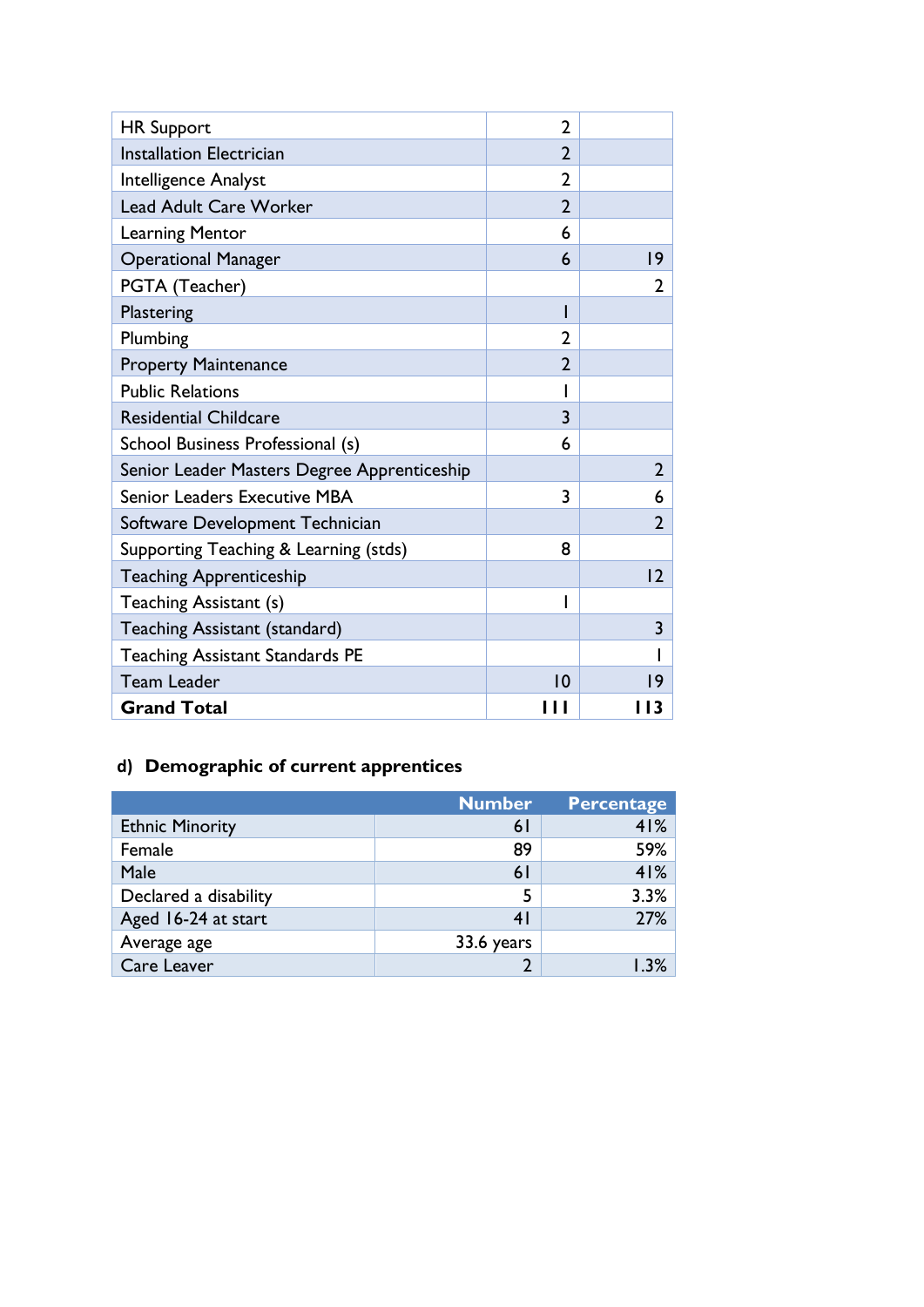# **Appendix 10: Data** *Including* **Schools 2019/20 and 2020/21**

Benchmarking data from London Councils does not include schools' staff. For this reason, the information in the main HR Performance report excludes schools' staff. The data below is an overview of the whole Council workforce, *including* schools' staff for 2019/20 and 2020/21.

Many grant-maintained schools (and Academies) purchase services from the Council, such as HR Professional Services, Health, Safety and Wellbeing and Payroll via service level agreements.

Schools HR Professional Services gives access to a comprehensive, responsive, specialist HR service built on experience and holistic understanding of the specific demands faced by educational establishments. An overview of the Schools HR Professional Services core traded SLA package can be found here: [https://servicestoschools.royalgreenwich.gov.uk/services/hr.](https://servicestoschools.royalgreenwich.gov.uk/services/hr)

It is important to highlight that, some services/data is not provided centrally by the Council, such as recruitment and agency. These sections have been omitted in the school's appendices.

### **a) Employee Numbers**

- Headcount decreased by 2.2% over two years, down 0.3% to 7,523 in March 2021 from 7,548 in March 2020, which was down 1.8% from 7,690 in March 2019.
- Since March 2011 the headcount has reduced by 25.1% in total. A large proportion of this is due to maintained schools becoming academies.
- There are 455 fixed term employees as at March 2021, down from 461 in 2019/20.
- In 2020/21 and 2019/20, full time workers account for 60.9% of the Council workforce and part time workers 39.1%.
- In 2020/21 full time workers account for 36.8% of the school's workforce and part time workers 63.4%.
- In 2019/20, full time workers account for 36.2% of the school's workforce and part time workers 63.8%.

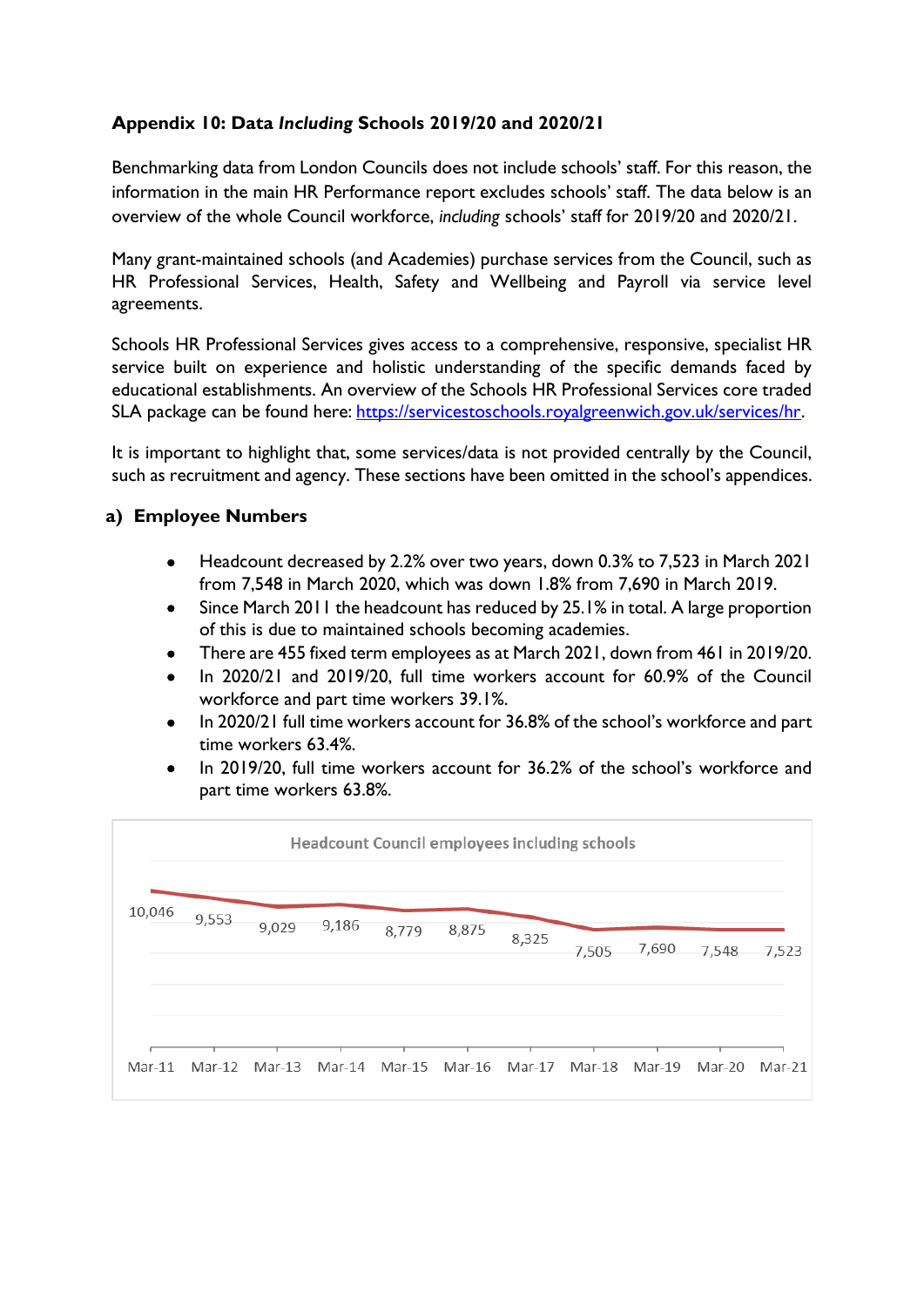### **i. Headcount including Schools**

| <b>Workforce</b> | Non-           | <b>Schools</b> | <b>Total</b> |
|------------------|----------------|----------------|--------------|
| <b>Headcount</b> | <b>Schools</b> |                |              |
| Mar-11           | 4,438          | 5,608          | 10,046       |
| Mar-12           | 4,095          | 5,458          | 9,553        |
| Mar-13           | 3,902          | 5,127          | 9,029        |
| Mar-14           | 3,976          | 5,210          | 9,186        |
| Mar-15           | 3,887          | 4,892          | 8,779        |
| Mar-16           | 3,890          | 4,985          | 8,875        |
| Mar-17           | 3,731          | 4,594          | 8,325        |
| Mar-18           | 3,866          | 3,639          | 7,505        |
| Mar-19           | 3,938          | 3,752          | 7,690        |
| $Mar-20$         | 3,868          | 3,680          | 7,548        |
| Mar-21           | 3,750          | 3,773          | 7,523        |

Employee figures exclude agency, casuals, sessional workers and supply teachers. Figures include all permanent and fixed term employees.

### **ii. FTE including Schools**

| <b>RBG Workforce</b>         | 0<br>$\bar{\mathbf{c}}$<br>ெ<br>20 | 2020/2 | ш<br>0<br>$\circ$<br>$\sim$ | ۲<br>$\omega$<br>$\omega$<br>၂၉<br>g<br>niff<br>ا<br>စ္မ | ပ္ပ<br>ā<br>$\infty$<br>à<br>ة |
|------------------------------|------------------------------------|--------|-----------------------------|----------------------------------------------------------|--------------------------------|
| <b>RBG</b> excluding Schools | 3,868                              | 3,750  | 3545.57                     | $-118$                                                   | $-3.1$                         |
| Schools                      | 3,680                              | 3773   | 2809.17                     | 93                                                       | 2.5                            |
| <b>Total</b>                 | 7,548                              | 7,523  | 6354.74                     | $-25$                                                    | $-0.3$                         |

Employee figures exclude agency, casuals, sessional workers and supply teachers. Schools data does not include four maintained schools who do not purchase RBG payroll services. FTE = Full Time Equivalent

### **b) Recruitment**

- Schools appointed 458 new starters in 2020/21 and 632 in 2019/20.
- Schools candidates from ethnic minority backgrounds represented 31.4% of all new appointments in 2020/21, and 29.1% in 2019/20.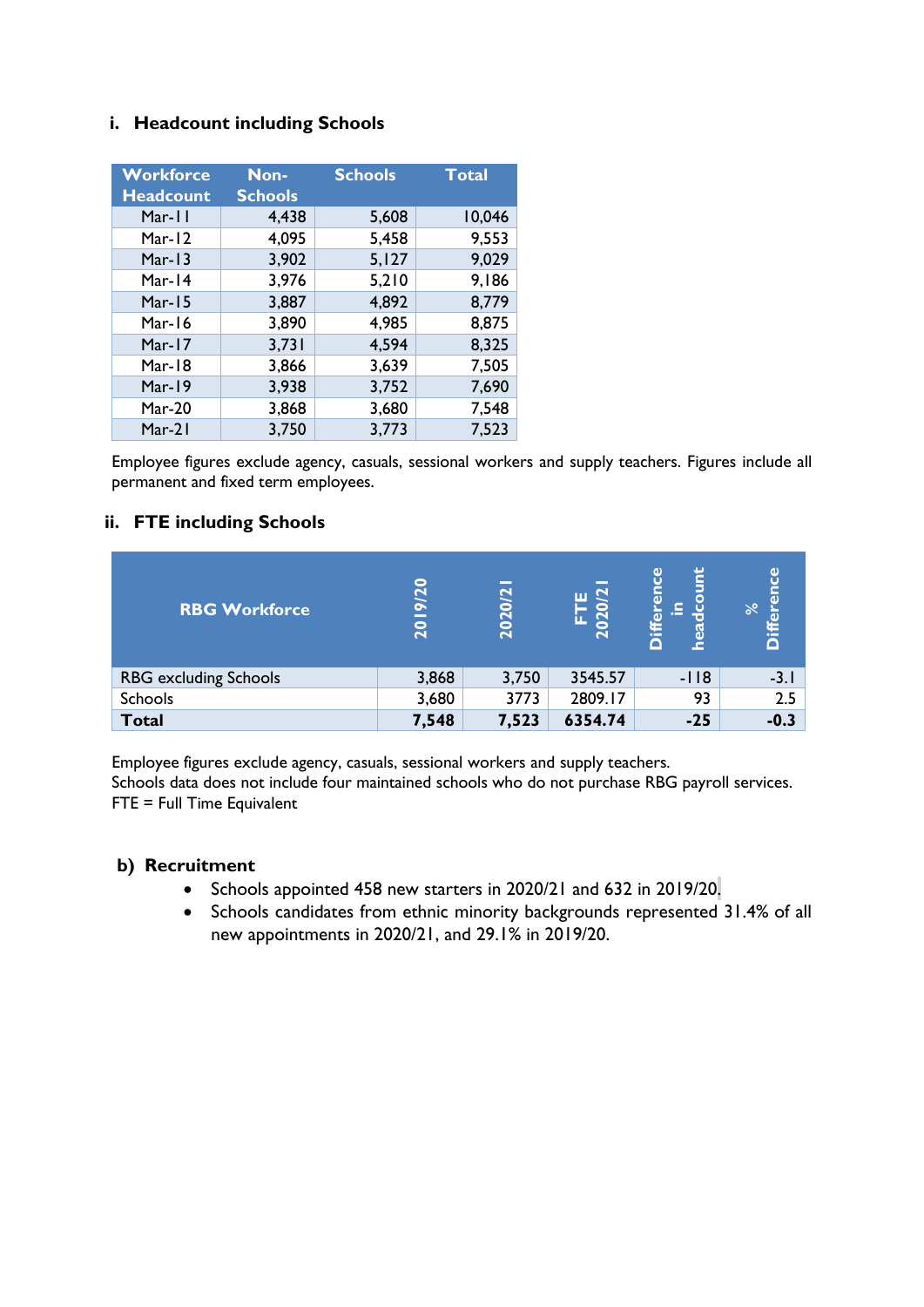### **i. New starters by ethnicity**



### **c) Retention & Turnover**

- In schools, 478 staff left in 2020/21, and 659 left in 2019/20. Overall, 796 staff left in 2020/21, and 1,083 staff left in 2019/20.
- The overall turnover rate for schools in 2020/21 was 13.5%, down from 18.6% in 2019/20, and 15.5% in 2018/19. Including schools, the council's voluntary turnover rate in 2020/21 was 5.4% and 8.1% in 2019/20.
- The overall turnover rate in 2020/21 was 10.6%, down from 14.6% in 2019/20, and from 12.7% in 2018/19.
- Schools voluntary turnover rate in 2020/21 was 7.2% and 10.9% in 2019/20.
- For schools, in 2020/21 staff from an ethnic minority background accounted for 25.9% of all voluntary leavers (Asian 7.1%, Black 13.7%, Mixed 4.3%, Other 0.8%). For schools, in 2019/20 staff from an ethnic minority background accounted for 26.8% of all voluntary leavers (Asian 7.7%, Black 14.7%, Mixed 4.1%, Other 0.3%).
- In 2020/21 the school's voluntary turnover rate for staff from an ethnic minority background was 9.2% compared to the total voluntary turnover rate of 7.2% for all RBG staff. In 2019/20 the school's voluntary turnover rate for staff from an ethnic minority background was 15.0% compared to the total voluntary turnover rate of 10.9% for all RBG staff.
- In 2020/21 the overall voluntary turnover rate for staff from an ethnic minority background was 5.7% compared to the total voluntary turnover rate of 5.3% for all staff. In 2019/20 the overall voluntary turnover rate for staff from an ethnic minority background was 9.1% compared to the total voluntary turnover rate of 8.0% for all staff.
- The average length of service in RBG including schools is 9.9 years in 2020/21 and 2019/20 up from 9.4 in 2018/19. The average length of service in schools only was 7.5 years in 2020/21 and 2019/20.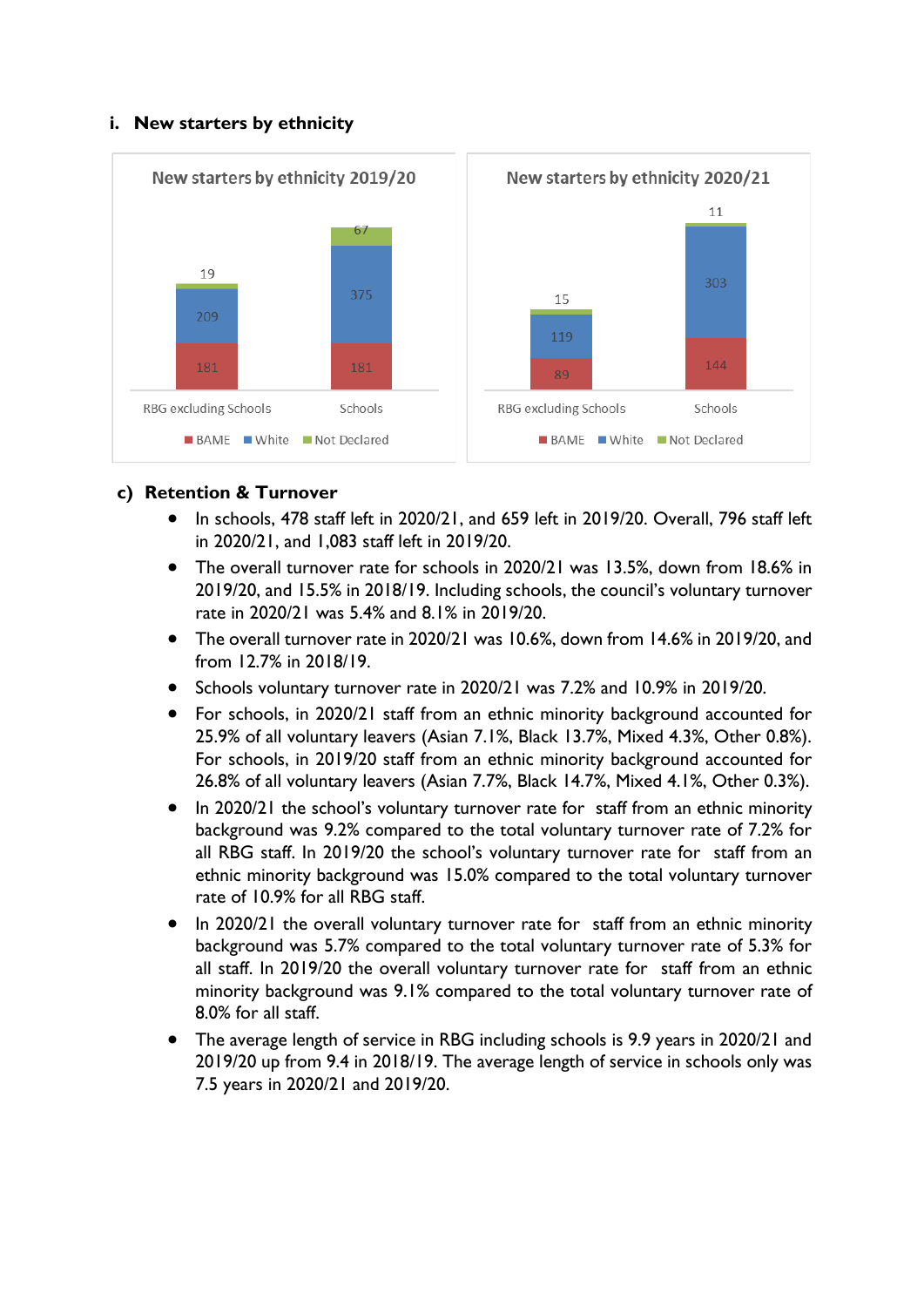# **i. Leavers by Broad Ethnic Origin**

### **2019/20**

| <b>Leavers</b>               | sian<br>G | ಡ<br>$\overline{a}$ | Mixed | ŢŌ<br>đ<br>σ<br>U<br>$\omega$<br>Δ | ⊾<br>$\omega$ | ω<br>hit | ш<br>m | $\overline{\text{total}}$ |
|------------------------------|-----------|---------------------|-------|------------------------------------|---------------|----------|--------|---------------------------|
| <b>RBG excluding Schools</b> | 25        | 105                 | 20    | $\overline{13}$                    | 4             | 257      | 154    | 424                       |
| <b>Schools</b>               | 45        | 99                  | 28    | ∣4                                 | 3             | 470      | 175    | 659                       |
| <b>Total</b>                 | 70        | 204                 | 48    | 27                                 |               | 727      | 329    | 1083                      |

### **2020/21**

| Leavers                      | <u>neis</u><br>a | ø<br>$\overline{\mathbf{m}}$ | ixed | $\mathbf{\overline{d}}$<br>Ū<br>ه<br>o | $\overline{a}$<br>O | ω<br>hit | ш<br>∞ | o<br>$\circ$ |
|------------------------------|------------------|------------------------------|------|----------------------------------------|---------------------|----------|--------|--------------|
| <b>RBG excluding Schools</b> | 20               | 67                           | 9    |                                        | 0                   | 208      | 96     | 308          |
| <b>Schools</b>               | 32               | 54                           | 17   | 52                                     | 2                   | 321      | 105    | 478          |
| <b>Total</b>                 | 52               | 21                           | 26   | 56                                     | າ                   | 529      | 201    | 786          |

# **ii. Voluntary Leavers by Ethnicity**

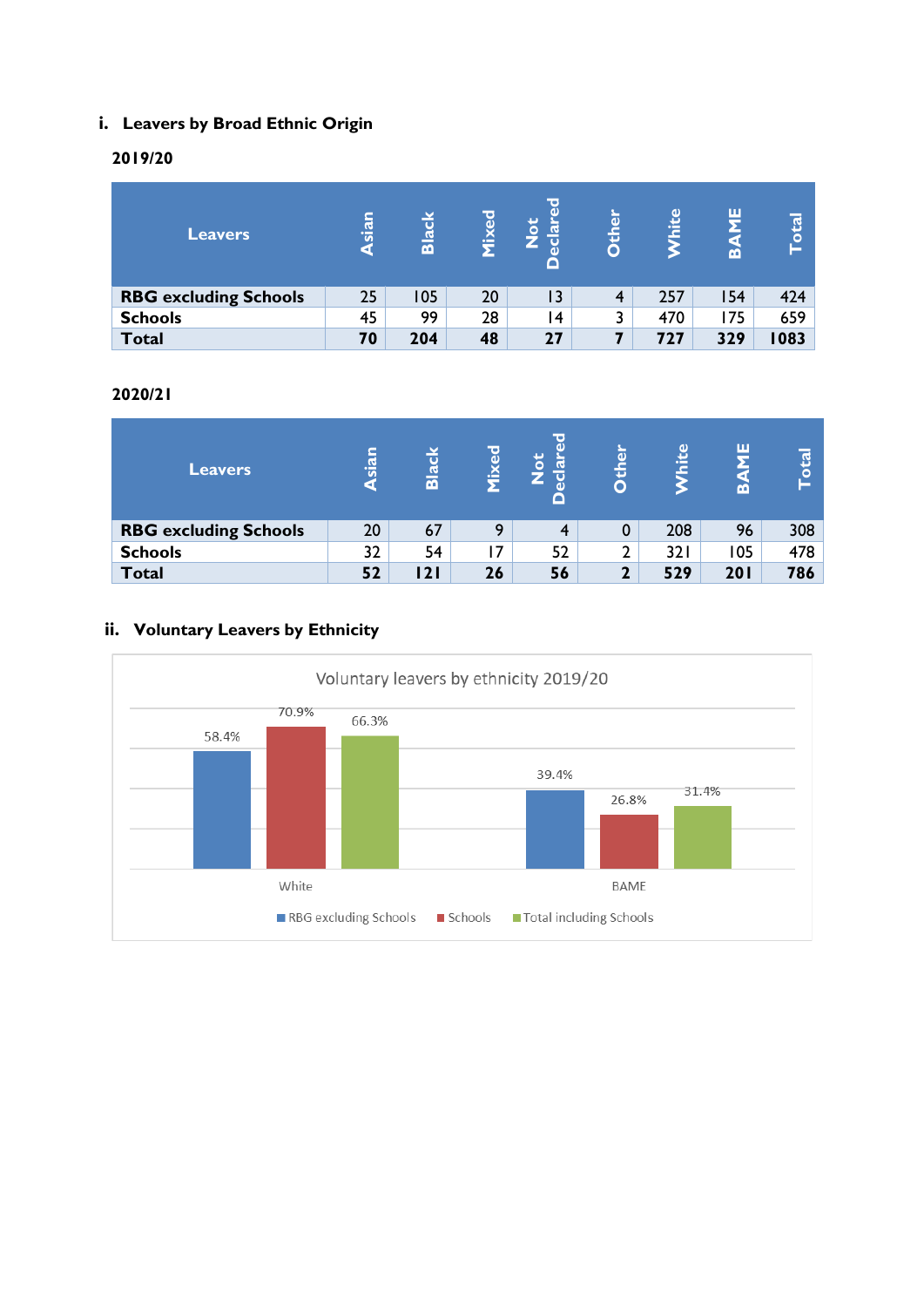





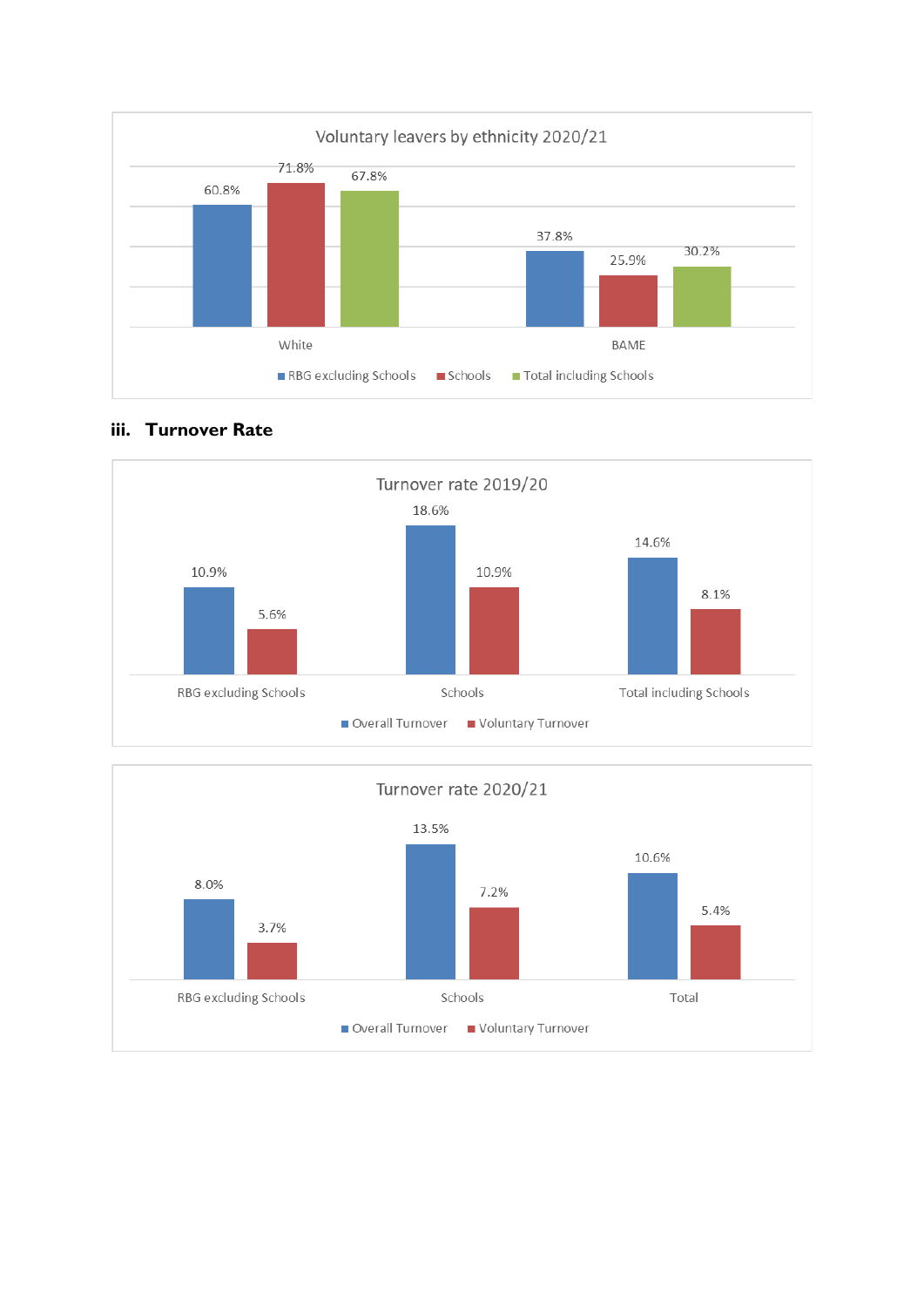# **iv. Average Length of Service**



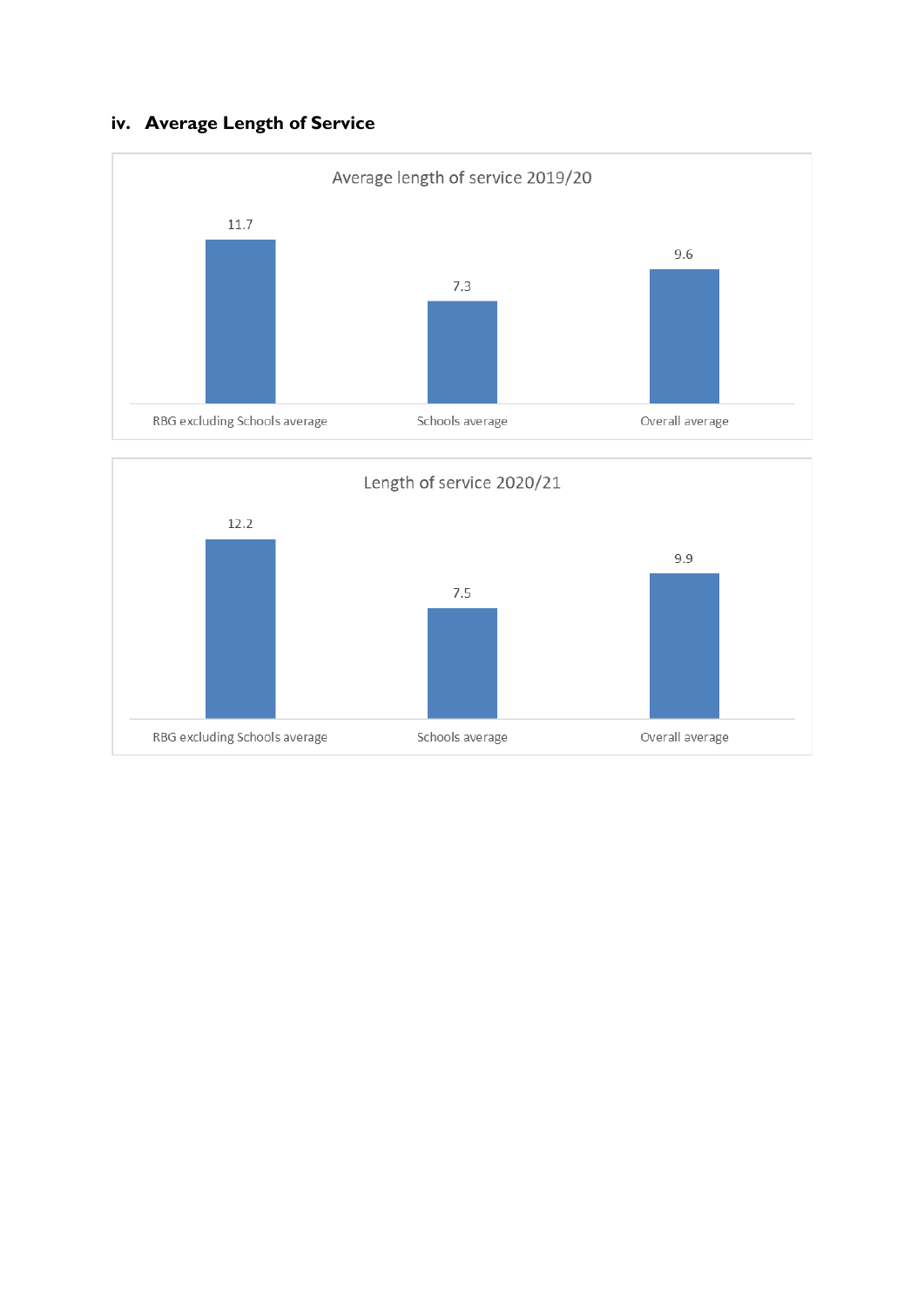#### **d) Workforce Diversity**

#### **i. Equalities Monitoring by Grade**

**2019/20**

| <b>Grade Band</b>       | WE/W/S/NI/B | $\overline{\mathbf{z}}$ | WG/IT          | $\overline{\mathsf{S}}$ | ន្ត្រ | $\overline{B}$ | $\overline{B}$ | ৱ   | $\frac{a}{4}$ | $\ddot{\mathbf{z}}$ | ¥              | Q            | <b>MWBC</b> | MWA | <b>MWBA</b>    | <b>S</b>    | NK/ND/PNTS | Any Other | $\delta$ | <b>Total BAME</b> | % BAME | Male | Female | % Female | Disability     | % w/ disability | Total |
|-------------------------|-------------|-------------------------|----------------|-------------------------|-------|----------------|----------------|-----|---------------|---------------------|----------------|--------------|-------------|-----|----------------|-------------|------------|-----------|----------|-------------------|--------|------|--------|----------|----------------|-----------------|-------|
| CEX & Chief<br>Officers | 31          | 0                       | 0              | 2                       | 1     | 3              | 0              | 1   | 0             | 0                   | 0              | 0            | 0           | 1   | 0              | $\mathbf 0$ | 0          | $\Omega$  | 0        | 6                 | 15.4   | 22   | 17     | 43.6     | 3              | 7.7             | 39    |
| PO7 - PO10              | 122         | 3                       | 0              | 20                      | 16    | 16             | 4              | 10  | 1             | 5                   | 1              | $\mathbf{1}$ | 2           | 1   | 1              | 5           | 1          |           | 0        | 64                | 30.5   | 81   | 129    | 61.4     | 2              | 1.0             | 210   |
| PO4 - PO6               | 227         | 8                       | 0              | 28                      | 44    | 27             | 4              | 19  |               | 2                   | $\overline{2}$ | 7            | 5           | 2   | $\overline{2}$ | 1           | 8          | 2         | 0        | 118               | 30.3   | 158  | 231    | 59.4     | 21             | 5.4             | 389   |
| PO1 - PO3               | 398         | 8                       | 0              | 37                      | 68    | 65             | 11             | 30  | 8             | 5                   | 4              | 6            | 8           | 7   | 3              | 9           | 10         |           | 1        | 226               | 33.3   | 214  | 465    | 68.5     | 30             | 4.4             | 679   |
| $SO1 - SO2$             | 471         | 9                       | 0              | 29                      | 104   | 72             | 18             | 35  |               | 3                   | 1              | 7            | 17          | 4   | 5              | 8           | 21         | 4         | 0        | 285               | 35.0   | 228  | 587    | 72.0     | 33             | 4.0             | 815   |
| Scale 4 - 6             | 867         | 15                      | 1              | 69                      | 146   | 94             | 23             | 55  | 12            | 8                   | 7              | 19           | 24          | 13  | 10             | 12          | 26         | 8         | 1        | 432               | 30.6   | 427  | 983    | 69.7     | 60             | 4.3             | 1410  |
| Scale $1 - 3$           | 1310        | 29                      | 0              | 128                     | 141   | 83             | 23             | 55  | 16            | 17                  | 7              | 45           | 34          | 6   | 6              | 17          | 50         | 17        | 3        | 470               | 23.7   | 576  | 1411   | 71.0     | 59             | 3.0             | 1987  |
| Soulbury                | 16          | 1                       | 0              | 6                       | 0     | 2              | 1              | 0   | 0             | 0                   | 0              | 0            | 1           | 1   | 0              |             | 0          | 0         | 0        | 6                 | 20.7   | 4    | 25     | 86.2     | 1              | 3.4             | 29    |
| Social Workers          | 53          | $\overline{2}$          | 0              | 22                      | 65    | 27             | 6              | 13  |               | 0                   | 0              | 1            | 2           | 0   | $\overline{2}$ |             | 1          | 2         | 0        | 120               | 60.6   | 30   | 168    | 84.8     | 8              | 4.0             | 198   |
| <b>Head Teachers</b>    | 46          | $\mathbf{1}$            | 0              | 0                       |       | $\mathbf{1}$   | 0              | 0   | 0             | 2                   | 0              | $\mathbf{1}$ | 0           | 0   | 0              | 0           | 0          | $\Omega$  | 0        | 5                 | 9.6    | 19   | 33     | 63.5     | $\overline{2}$ | 3.8             | 52    |
| Leadership<br>Teachers  | 157         | $\overline{2}$          | 0              | 12                      | 3     | 4              | $\overline{2}$ | 3   | 3             | 3                   | 0              | 4            | 1           | 1   | 0              | 0           | 6          | 1         | 0        | 25                | 12.4   | 36   | 166    | 82.2     | 2              | 1.0             | 202   |
| Teachers                | 837         | 40                      | 1              | 88                      | 82    | 53             | 9              | 34  | 15            |                     | 13             | 13           | 17          | 20  | 9              | 15          | 33         | 8         | 0        | 295               | 22.8   | 246  | 1048   | 81.0     | 15             | 1.2             | 1294  |
| Other                   | 191         | 6                       | 0              | 10                      | 4     | 8              | 1              | 4   | 1             | 0                   | 5              | 5            | 2           | 3   | 0              | 0           | 4          | 0         | 0        | 33                | 13.5   | 195  | 49     | 20.1     | 8              | 3.3             | 244   |
| <b>Total</b>            | 4726        | 124                     | $\overline{2}$ | 451                     | 675   | 455            | 102            | 259 | 65            | 52                  | 40             | 109          | 113         | 59  | 38             | 69          | 160        | 44        | 5.       | 2085              | 27.6   | 2236 | 5312   | 70.4     | 244            | 3.2             | 7548  |

WE/W/S/NI/B=White English/Welsh/Scottish/Northern Irish/British; WI=White Irish; WG/IT=White Gypsy or Irish Traveller; WO=White Other; BA=Black African; BC=Black Caribbean; BO=Black Other; AI=Asian Indian; AB=Asian Bangladeshi; AP=Asian Pakistani; AC=Chinese; AO=Asian Other; MWBC=Mixed White & Black Caribbean; MWA=Mixed White & Asian; MWBA=Mixed White& Black African; MO=Mixed Other background; NK/ND/PNTS=Not Known / Not Declared / Prefer Not To Say; OA=Other – Arab.

Other=Craft Workers, NHS Agenda for Change & GLLP participants.

Employee figures exclude agency, casuals, sessional workers and supply teachers. Figures include all permanent and fixed term employees. Figure are not representative of the total number of substantive posts.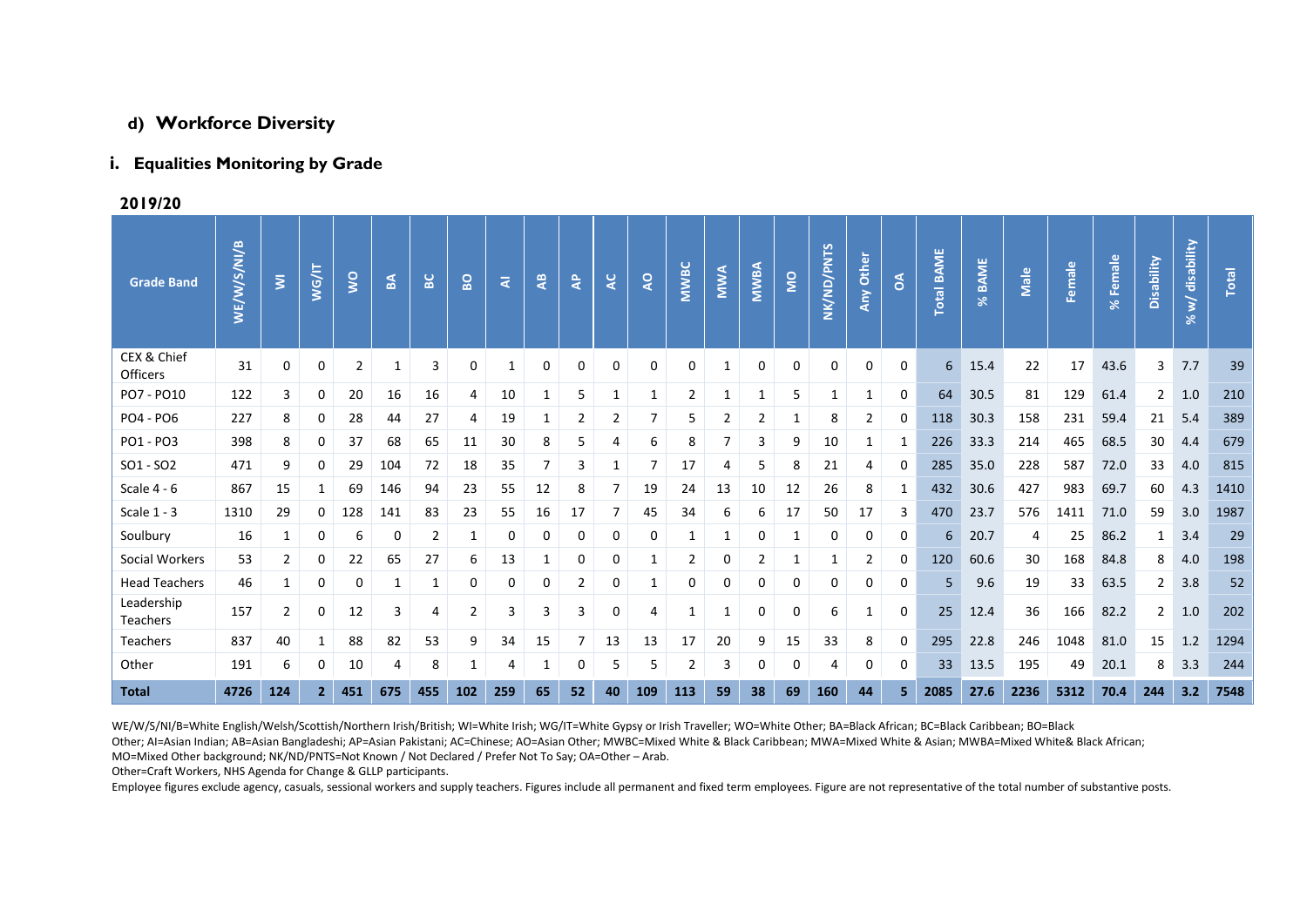| <b>Grade Band</b>             | WE/W/S/NI/B | $\overline{\mathbf{5}}$ | WG/IT          | $\overline{\mathsf{S}}$ | $\mathbf{B}$ | မ္တ | $\overline{8}$ | ₹   | $\frac{a}{4}$  | $\mathbf{a}$ | $\overline{a}$ | $\overline{Q}$ | <b>MWBC</b>    | <b>NWA</b> | <b>MWBA</b> | g        | NK/ND/PNTS | Any Other      | $\delta$ | <b>Total BAME</b> | % BAME | Male | Female | % Female | Disability     | disability<br>`≶<br>$\aleph$ | Total |
|-------------------------------|-------------|-------------------------|----------------|-------------------------|--------------|-----|----------------|-----|----------------|--------------|----------------|----------------|----------------|------------|-------------|----------|------------|----------------|----------|-------------------|--------|------|--------|----------|----------------|------------------------------|-------|
| CEX & Chief<br>Officers       | 28          | 0                       | 0              | 3                       | 1            | 2   | 0              | 1   | 0              | 0            | 0              | 0              | 0              | 0          | 0           | $\Omega$ | $\Omega$   | $\Omega$       | 0        | $\overline{4}$    | 11.4   | 21   | 14     | 40.0     | $\overline{2}$ | 5.7                          | 35    |
| PO7 - PO10                    | 134         | 3                       | 0              | 17                      | 18           | 20  | 3              | 11  | $\overline{2}$ | 4            | 0              | 1              | 3              | 0          | 1           | 5        | 1          | -1             | 0        | 69                | 30.8   | 90   | 134    | 59.8     | 3              | 1.3                          | 224   |
| PO4 - PO6                     | 232         | 9                       | 0              | 26                      | 44           | 30  | 4              | 16  | 0              | 4            | 3              | 8              | 4              | 3          | 3           |          | 7          | 2              | 0        | 122               | 30.8   | 161  | 235    | 59.3     | 22             | 5.6                          | 396   |
| PO1 - PO3                     | 371         | 8                       | 0              | 37                      | 63           | 68  | 9              | 29  | 9              | 3            | 4              | 6              | 8              | 7          | 4           | 9        | 11         | 2              |          | 222               | 34.2   | 208  | 441    | 68.0     | 28             | 4.3                          | 649   |
| $SO1 - SO2$                   | 446         | 9                       | 0              | 33                      | 111          | 65  | 19             | 36  | 7              | 3            | 2              | 6              | 16             | 4          | 4           | 8        | 19         | 3              | 0        | 284               | 35.9   | 218  | 573    | 72.4     | 35             | 4.4                          | 791   |
| Scale $4 - 6$                 | 840         | 12                      | 1              | 64                      | 144          | 91  | 22             | 50  | 11             | 8            | 5              | 23             | 25             | 14         | 13          | 11       | 26         | 8              | 1        | 426               | 31.1   | 405  | 964    | 70.4     | 61             | 4.5                          | 1369  |
| Scale $1 - 3$                 | 1300        | 22                      | 0              | 139                     | 141          | 84  | 22             | 56  | 16             | 17           | $\overline{7}$ | 40             | 33             | 9          | 5           | 17       | 45         | 20             | 3        | 470               | 23.8   | 563  | 1413   | 71.5     | 59             | 3.0                          | 1976  |
| Soulbury                      | 14          | 1                       | 0              | 3                       | 0            | 2   | 1              | 0   | 0              | 0            | 0              | 0              | 1              | 1          | 0           |          | 1          | 0              | 0        | 6.                | 24.0   | 2    | 23     | 92.0     | 1              | 4.0                          | 25    |
| Social Workers                | 49          | 3                       | 0              | 26                      | 68           | 29  | 5              | 12  | 1              | 0            | 0              | $\overline{2}$ | 1              | 0          | 1           | 0        | 1          | $\overline{2}$ | 0        | 121               | 60.5   | 28   | 172    | 86.0     | 6              | 3.0                          | 200   |
| <b>Head Teachers</b>          | 49          | 1                       | 0              | 0                       | 2            | 1   | 0              | 0   | 0              | 2            | 0              | 1              | 0              | 0          | 0           | 0        | 0          | 0              | 0        | 6                 | 10.7   | 19   | 37     | 66.1     | 3              | 5.4                          | 56    |
| Leadership<br><b>Teachers</b> | 159         | 3                       | 0              | 12                      | 6            | 4   | 2              | 3   | 4              | 4            | 0              | 4              | $\overline{2}$ | 1          | 1           | $\Omega$ | 4          | 1              | 0        | 32                | 15.2   | 44   | 166    | 79.0     | $\mathbf{1}$   | 0.5                          | 210   |
| <b>Teachers</b>               | 855         | 43                      |                | 90                      | 81           | 61  | 11             | 40  | 16             | 11           | 15             | 14             | 21             | 19         | 8           | 14       | 42         | 9              | 1        | 321               | 23.7   | 249  | 1103   | 81.6     | 18             | 1.3                          | 1352  |
| Other                         | 188         | 6                       | 0              | 10                      | 3            | 8   | 0              | 5   | 1              | 1            | 5              | 4              | $\overline{2}$ | 3          | 0           | 0        | 4          | 0              | 0        | 32                | 13.3   | 196  | 44     | 18.3     | 8              | 3.3                          | 240   |
| <b>Total</b>                  | 4665        | 120                     | 2 <sup>1</sup> | 460                     | 682          | 465 | 98             | 259 | 67             | 57           | 41             | 109            | 116            | 61         | 40          | 66       | 161        | 48             | 6        | 2115              | 28.1   | 2204 | 5319   | 70.7     | 247            | 3.3                          | 7523  |

WE/W/S/NI/B=White English/Welsh/Scottish/Northern Irish/British; WI=White Irish; WG/IT=White Gypsy or Irish Traveller; WO=White Other; BA=Black African; BC=Black Caribbean; BO=Black

Other; AI=Asian Indian; AB=Asian Bangladeshi; AP=Asian Pakistani; AC=Chinese; AO=Asian Other; MWBC=Mixed White & Black Caribbean; MWA=Mixed White & Asian; MWBA=Mixed White& Black African;

MO=Mixed Other background; NK/ND/PNTS=Not Known / Not Declared / Prefer Not To Say; OA=Other – Arab.

Other=Craft Workers, NHS Agenda for Change & GLLP participants.

Employee figures exclude agency, casuals, sessional workers and supply teachers. Figures include all permanent and fixed term employees. Figure are not representative of the total number of substantive posts.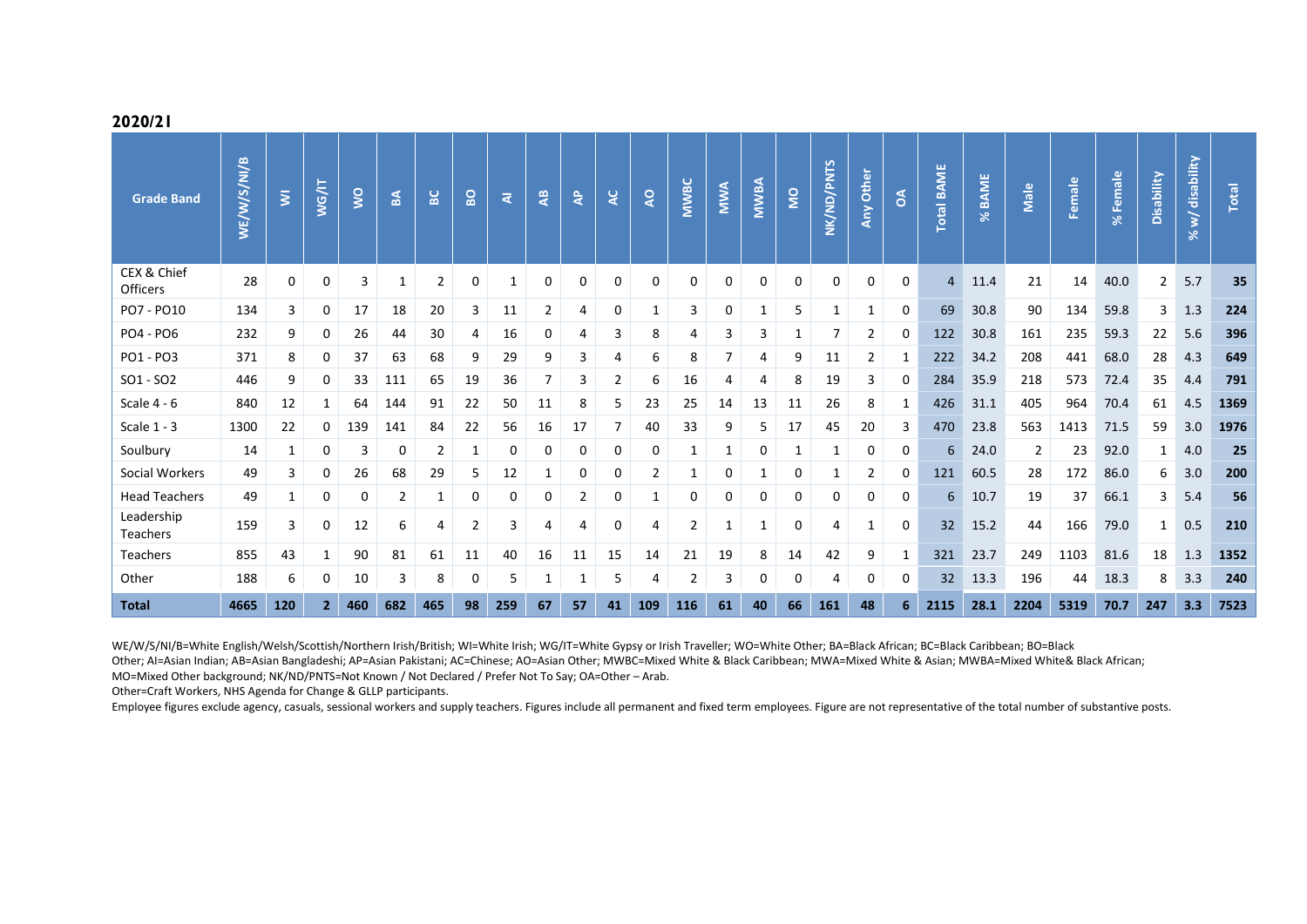### **ii. Ethnicity:**

- In schools (only), the percentage of staff from an ethnic minority background increased annually to 22.9% in 2020/21, from 22.3% in 2019/20.
- Overall, representation of staff from an ethnic minority background continued to increase annually to 28.1% in 2020/21, from 27.6% in 2019/20 and 26.8% in 2018/19. While this remains slightly below the representation in the borough's economically active population (35.8%), it reflects the increasing local minority ethnic population as identified in the 2011 Census;
- In schools, by broad ethnic origin 11.2% of staff are Black, 7.2% Asian, 3.6% are of mixed or multiple ethnic origin and 0.9% have identified as other
- Overall, by broad ethnic origin 16.6% of staff are Black, 7.1% Asian, 3.8% are of mixed or multiple ethnic origin and 0.7% have identified as other;

#### **Representation of staff from an ethnic minority background**

| 31.8%  | Staff from an ethnic minority background<br>32.7%               | 33.3%  |
|--------|-----------------------------------------------------------------|--------|
| 26.8%  | 27.6%                                                           | 28.1%  |
|        | Mar-20                                                          | Mar-21 |
| Mar-19 | ———— Workforce including schools<br>Workforce excluding schools |        |

| Representation of staff from an<br>ethnic minority background | Mar-19 | $Mar-20$ | $Mar-21$ |
|---------------------------------------------------------------|--------|----------|----------|
| Workforce including schools                                   | 26.8%  | 27.6%    | 28.1%    |
| Workforce excluding schools                                   | 31.8%  | 32.7%    | 33.3%    |



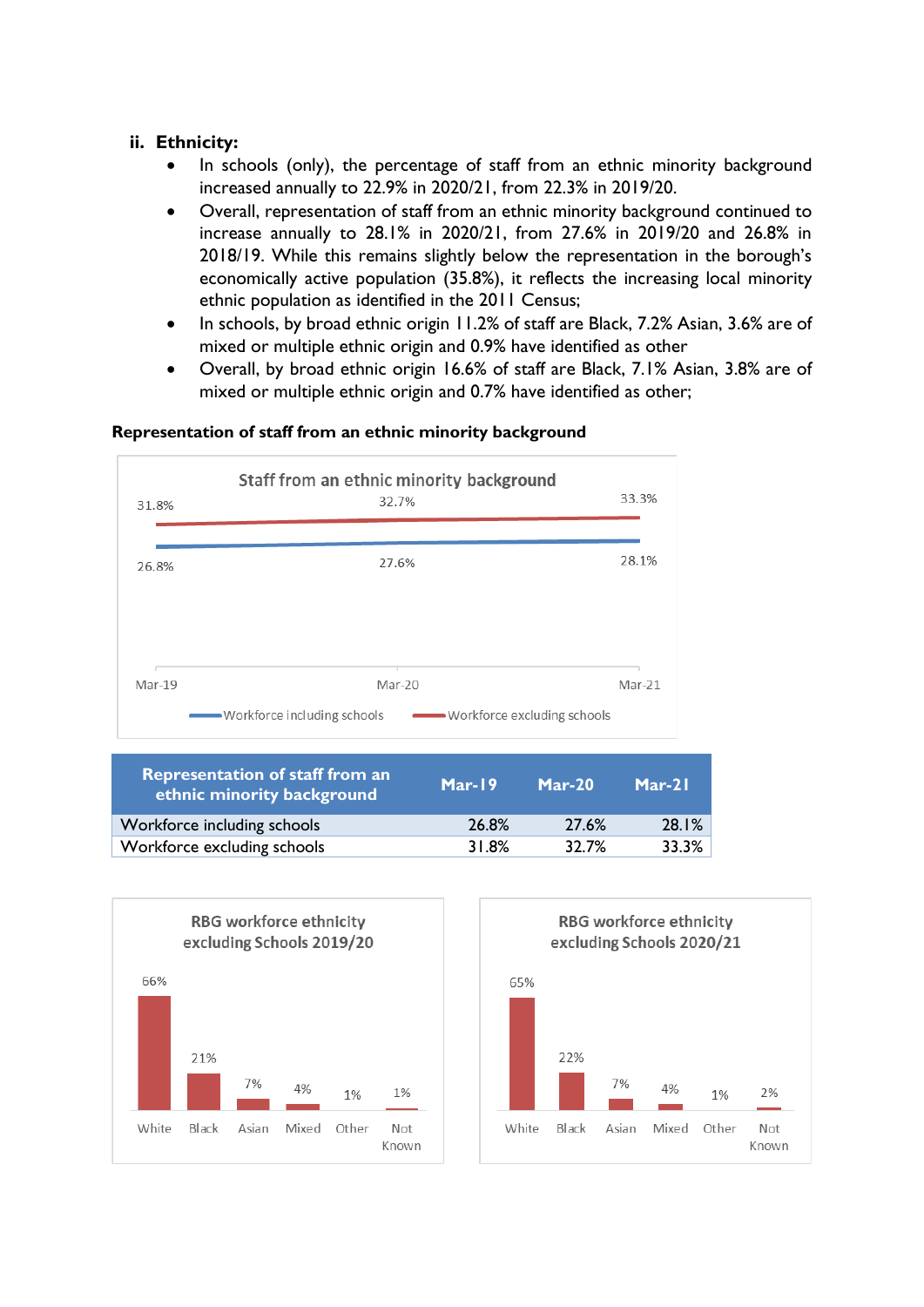



Black

Asian

Mixed

Other

Not

Known

White

• In schools (only), 1.5% of the workforce identify themselves as having a disability.

White

Black

Asian

Mixed

Other

Not

Known

• Overall, 3.3% of the workforce identify themselves as having a disability.



| <b>Representation of staff</b><br>declaring a with disability | Mar-19 | $Mar-20$ | $Mar-21$ |
|---------------------------------------------------------------|--------|----------|----------|
| Workforce including schools                                   | 3.2%   | 3.2%     | 3.3%     |
| Workforce excluding schools                                   | 4.9%   | 4.9%     | 5.0%     |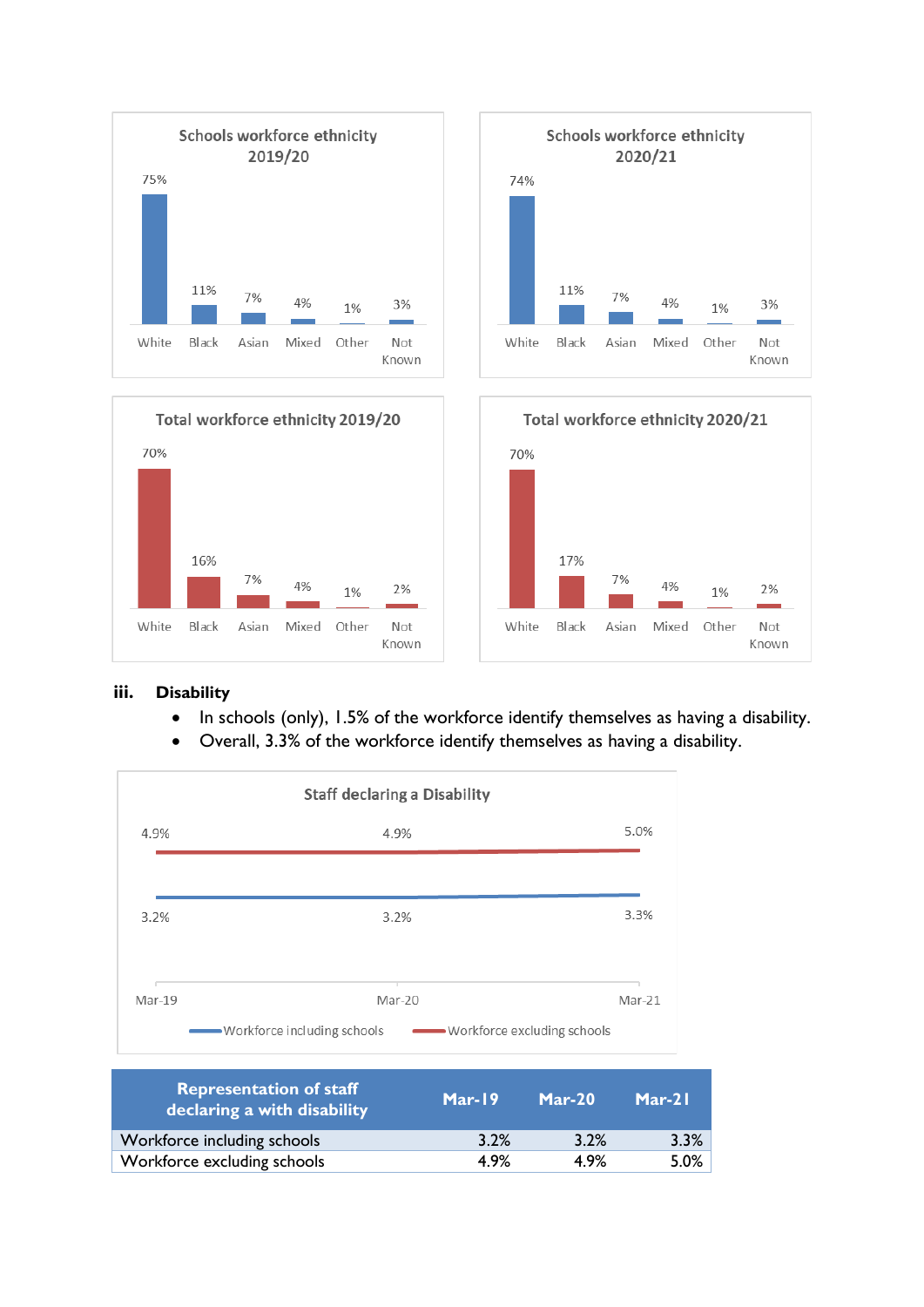### **iv. Gender:**

- Overall, women represent 70.7% of the workforce. This is over the 46.3% representation in the borough's economically active population<sup>2</sup>.
- In schools, women represent 85.3% of the workforce.



| <b>Female staff representation</b> | Mar-19 | $Mar-20$ | $Mar-21$ |
|------------------------------------|--------|----------|----------|
| Workforce including schools        | 69.8%  | 70.4%    | 70.7%    |
| Workforce excluding schools        | 55.4%  | 56.0%    | 56.0%    |

#### **v. Age:**

- In schools, the share of 16 to 24-year olds is 4.8%.
- Overall, the share of 16 to 24-year olds is 4.1%.
- The schools average is 43.6 years. The overall workforce has an average age of 45.0 years.





#### **e) Sickness Absence:**

• Sickness absence levels for schools were 5.1 FTE days lost per FTE.

<sup>2</sup> ONS Annual Population Survey 2019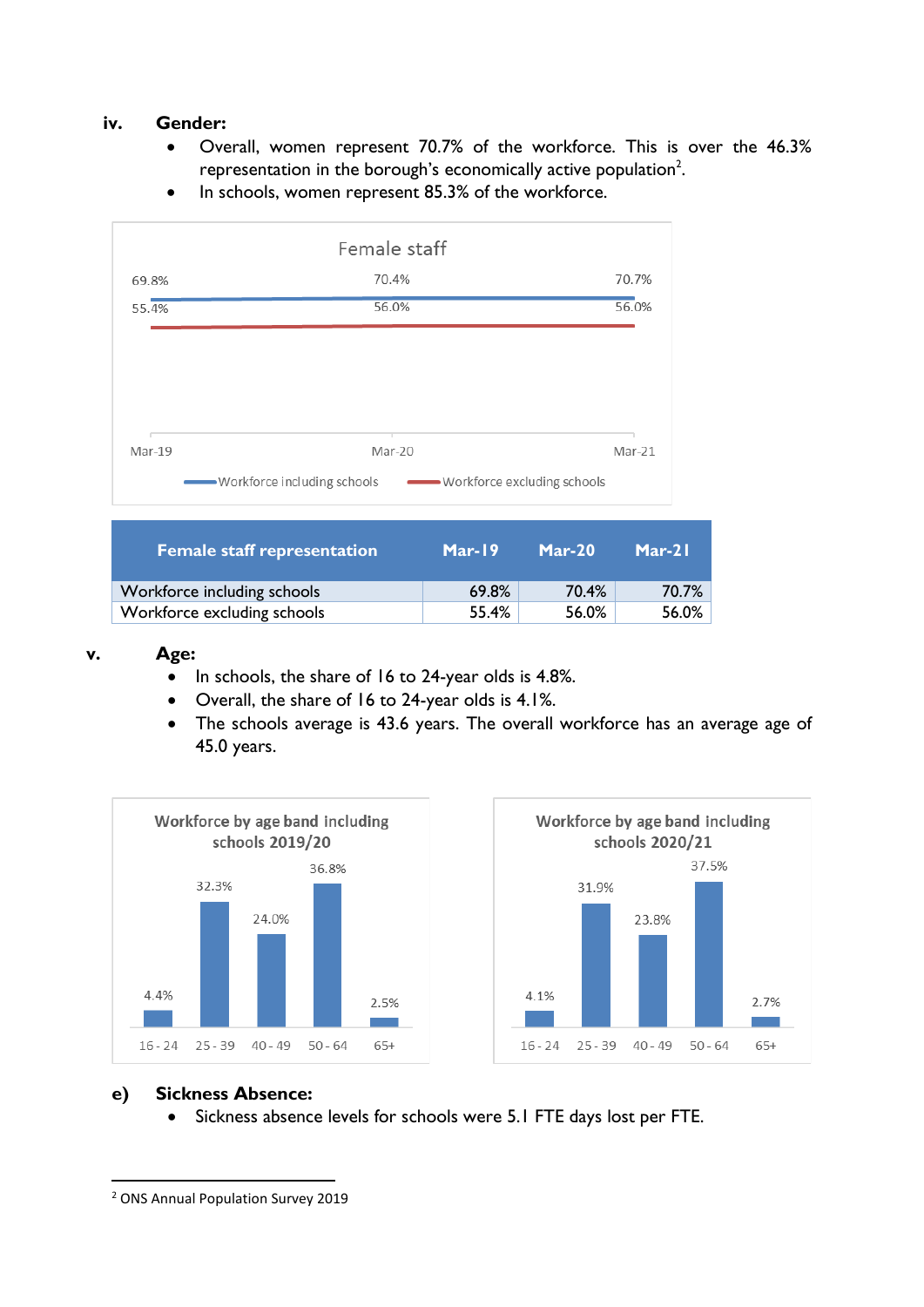### **f) Health, Safety & Wellbeing (inc. Accidents)**

- 100 accidents/incidents were reported in Schools in 2020/21 (including near misses), a decrease from 280 in 2019/20.
- Overall including schools, 178 accidents/incidents were reported in 2020/21 (including near misses), a decrease of 59% from the previous year. In 2019/20, 436 accidents/incidents were reported, also reflecting a 28% reduction from the previous year (608 in 2018/19).
- 3 RIDDOR instances (Reporting of Injuries, Diseases and Dangerous Occurrences Regulations) happened in both 2020/21 and 2019/20.
- 17 RIDDOR instances were reported in 2020/21, while 21 were reported in 2019/20.
- When including schools Slips, trips and falls was the highest category of accidents/incidents reported in 2020/11 (29.0%), and the second highest category in 2019/20 (28.2%).
- 'Physically assaulted by a person' was the second highest category of accidents/incidents reported in 2020/21 and highest in 2019/20, accounting for 28.0% and 28.6% each year respectively. Schools accounted for 100% and 91% of all recorded physical assaults in 2020/21 and 2019/20 respectively, which often involve pupils assaulting teaching staff, particularly children with additional needs).

| <b>Type of accident</b>                      | 2018/19         | 2019/20  | 2020/21 |
|----------------------------------------------|-----------------|----------|---------|
| Another kind of accident                     | 24              | 4        | 5       |
| Contact with electricity                     | 0               | 0        | 0       |
| Contact with machinery                       | 5               | 3        |         |
| Exposed harmful substance                    |                 | 3        |         |
| Exposed to explosion                         | $\Omega$        | $\Omega$ | 0       |
| Exposed to fire                              |                 | 0        | 0       |
| Falls from a height                          | 43              | 38       | 2       |
| Injured by animal                            |                 | 2        |         |
| Injured while handling, lifting or carrying  | 69              | 51       | 32      |
| <b>Near Miss</b>                             | 41              | 29       |         |
| <b>Physical Assault</b>                      | 132             | 88       | 28      |
| Slips, trips or falls on same level          | 163             | 113      | 44      |
| Strike against something fixed or stationary | 32 <sub>2</sub> | 42       | 15      |
| Struck by moving vehicle                     | 9               | 3        |         |
| Struck by moving, flying object              | 71              | 60       | 27      |
| Trapped by something collapsing              | 0               | 0        |         |
| <b>Verbal Abuse</b>                          | $\Omega$        | $\Omega$ |         |
| Total                                        | 608             | 436      | 78      |

### **i. Type of Accident**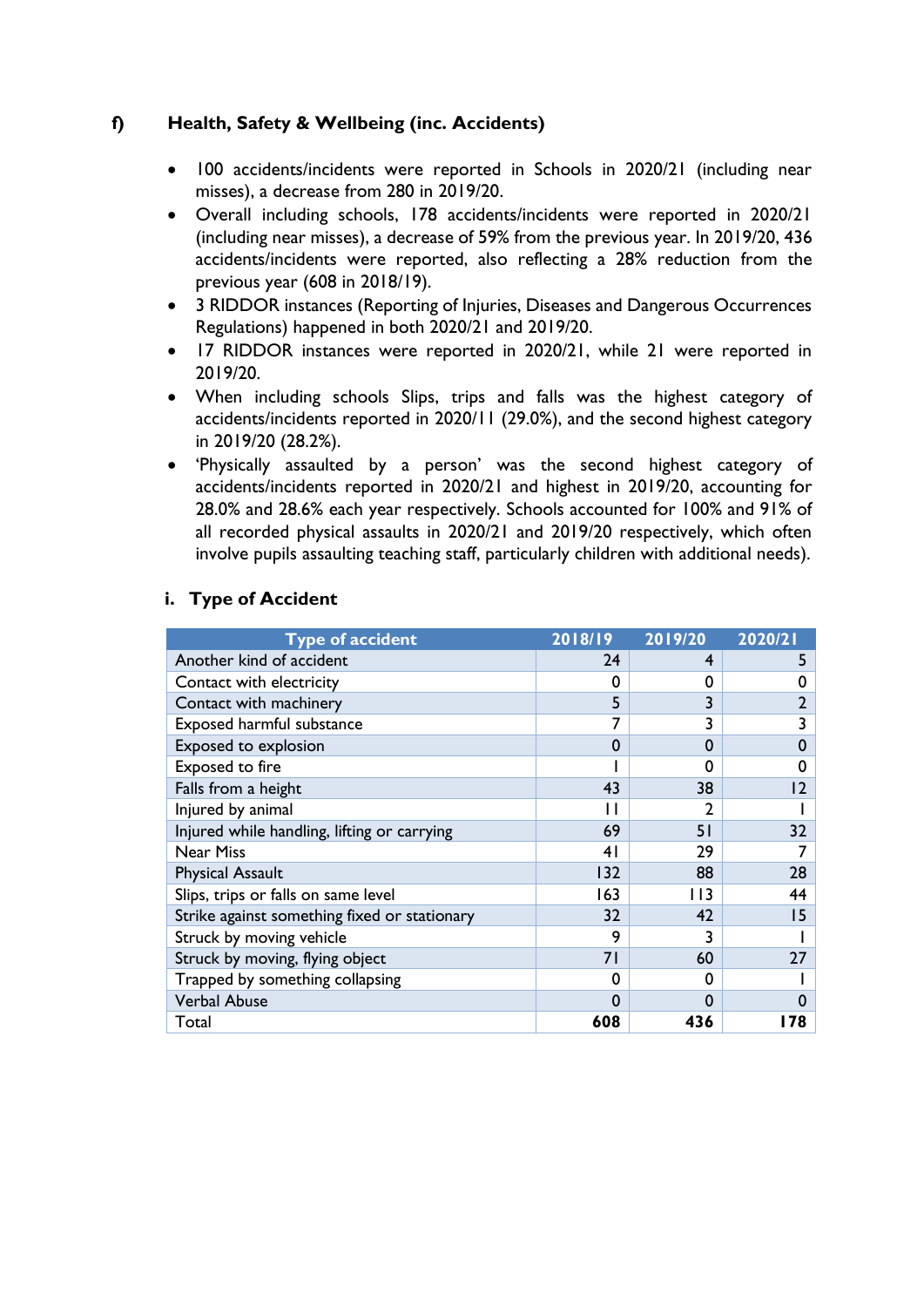# **g) Employee Relations Cases**

### **i. Disciplinary Cases:**

- $\circ$  A reduction in schools' disciplinary cases<sup>3</sup> to 28 employees facing disciplinary action in 2020/21, from 32 in 2019/20 and 40 in 2018/19. The number of disciplinaries as a percentage of headcount was 0.74% in both 2019/20 and 0.87% in 2020/21;
- o In 2020/21 the most frequent reason for disciplinary action was 'Failure to Adhere to Policies and / or Procedures' (6 cases);
- o In 2019/20 the most frequent reason for disciplinary action was 'Child Protection / Safeguarding Issues' (14 cases);
- o Of the 22 cases which started in 2020/21, 4 cases resulted in dismissal. Of the 25 cases which started in 2019/20, 5 cases resulted in dismissal.
- o In 2020/21, 35.7% of disciplinary cases involved staff from an ethnic minority background and 53.6% involved white staff and 10.7% involved staff with ethnicity undeclared. In 2019/20, 15.6% of disciplinary cases involved staff from an ethnic minority background, 81.3% involved white staff and 3.1% involved staff with ethnicity undeclared.

### **ii. Grievance Cases:**

- $\circ$  Schools grievance cases were constant at 3 new cases in 2020/21 and 2019/20. This is a represent 0.08% of headcount in 2020/21 and 0.11% in 2019/20.
- o There was a further case started before the financial year in 2019/20.
- o In 2020/21 and 2019/20 the most reasons for staff lodging a grievance were 'Action of Line Manager' (1, 0), 'Bullying and Harassment' (1, 1), 'Multiple Reasons' (1, 2) and 'Other' (1, 0).
- o Of the 3 concluded grievance cases in 2020/21, 1 was part upheld, 1 was not upheld and 1 was withdrawn. In 2019/20 of 3 concluded cases, 1 were part upheld and 2 were not upheld.
- o In 2020/21 33.3% of new grievances were lodged by staff from ethnic minority backgrounds and 76.7 by white staff. In 2019/20 25% of new grievances were lodged by staff from ethnic minority backgrounds and 75% by white staff.

# **iii. Capability Cases:**

o 1 school employee was subject to capability proceedings in 2020/21 and 4 schools' employees in 2019/20.

# **iv. Employment Tribunals:**

- o Three employment tribunal cases related to schools were opened in both 2020/21 and 2019/20.
- $\circ$  Three cases related to schools were also closed in the same year<sup>4</sup>, with one case successfully defended (33%). The other two cases (66%) were settled.
- $\circ$  Two cases related to schools were closed in the same year<sup>5</sup>, with one case successfully defended (50%) and the other settled (50%).

<sup>&</sup>lt;sup>3</sup> Employee relations cases are counted per individual and are based on the date the case opened.

<sup>&</sup>lt;sup>4</sup> Some cases closed during the period, were opened prior to the start of the period.

<sup>&</sup>lt;sup>5</sup> Some cases closed during the period, were opened prior to the start of the period.